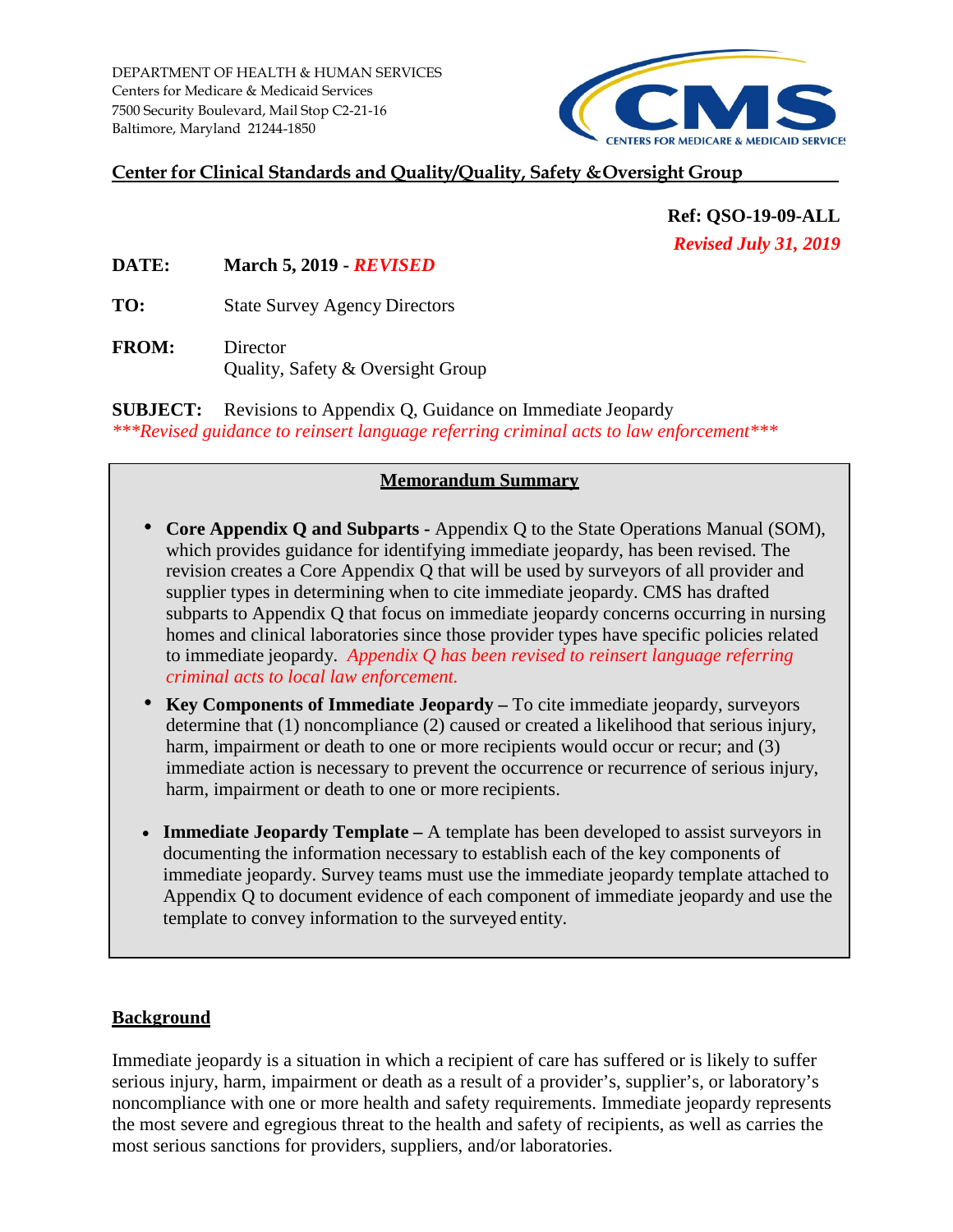CMS provides guidance to surveyors for citing immediate jeopardy in Appendix Q of the SOM. The version of Appendix Q that is being replaced was drafted in 2004 and is being updated to clarify and increase consistency for identifying immediate jeopardy. These revisions apply to all provider and supplier types. The revisions also include subparts that are focus on specific concerns with nursing homes and clinical laboratories.

# **Application of Core Appendix Q**

This revision creates a Core Appendix Q that will be used by surveyors of all provider and supplier types and laboratories including health, emergency preparedness, and life safety code surveys.

In order to cite immediate jeopardy, pursuant to Core Appendix Q guidelines, surveyors determine that (1) noncompliance (2) caused or created a likelihood that serious injury, harm, impairment or death to a recipient would occur or recur; and (3) immediate action is necessary to prevent the occurrence or recurrence of serious injury, harm, impairment or death to one or more recipients.

# **Key Changes in the Core Appendix Q**

The Core Appendix Q contains a number of key changes from the previous version of Appendix Q. Those changes include:

- Likelihood instead of potential The previous version of Appendix Q suggested that a potential for serious harm might constitute immediate jeopardy. Core Appendix Q makes it clear that in order to cite immediate jeopardy in situations where recipients have not already suffered serious injury, harm, impairment or death, the nature and/or extent of the identified noncompliance creates a likelihood (reasonable expectation) that such harm will occur if not corrected, not simply the potential for that level of harm to occur.
- Culpability has been removed The previous version of Appendix Q made culpability a required component to cite immediate jeopardy. Because the regulatory definitions of immediate jeopardy do not require a finding of culpability, that requirement has been removed and has been replaced with the key component of noncompliance, since the definitions of immediate jeopardy require noncompliance to be the cause of the serious injury, harm, impairment or death, or the likelihood thereof.
- Psychosocial harm Core Appendix Q includes a section instructing surveyors to consider whether noncompliance has caused or made likely serious mental or psychosocial harm to recipients. In situations where the psychosocial outcome to the recipient may be difficult to determine or incongruent with what would be expected, the guidance instructs surveyors to use the reasonable person concept to make that determination. The reasonable person approach considers how a reasonable person in the recipient's position would be impacted by the noncompliance (i.e. consider if a reasonable person in a similar situation could be expected to experience a serious psychosocial adverse outcome as a result of the same noncompliance).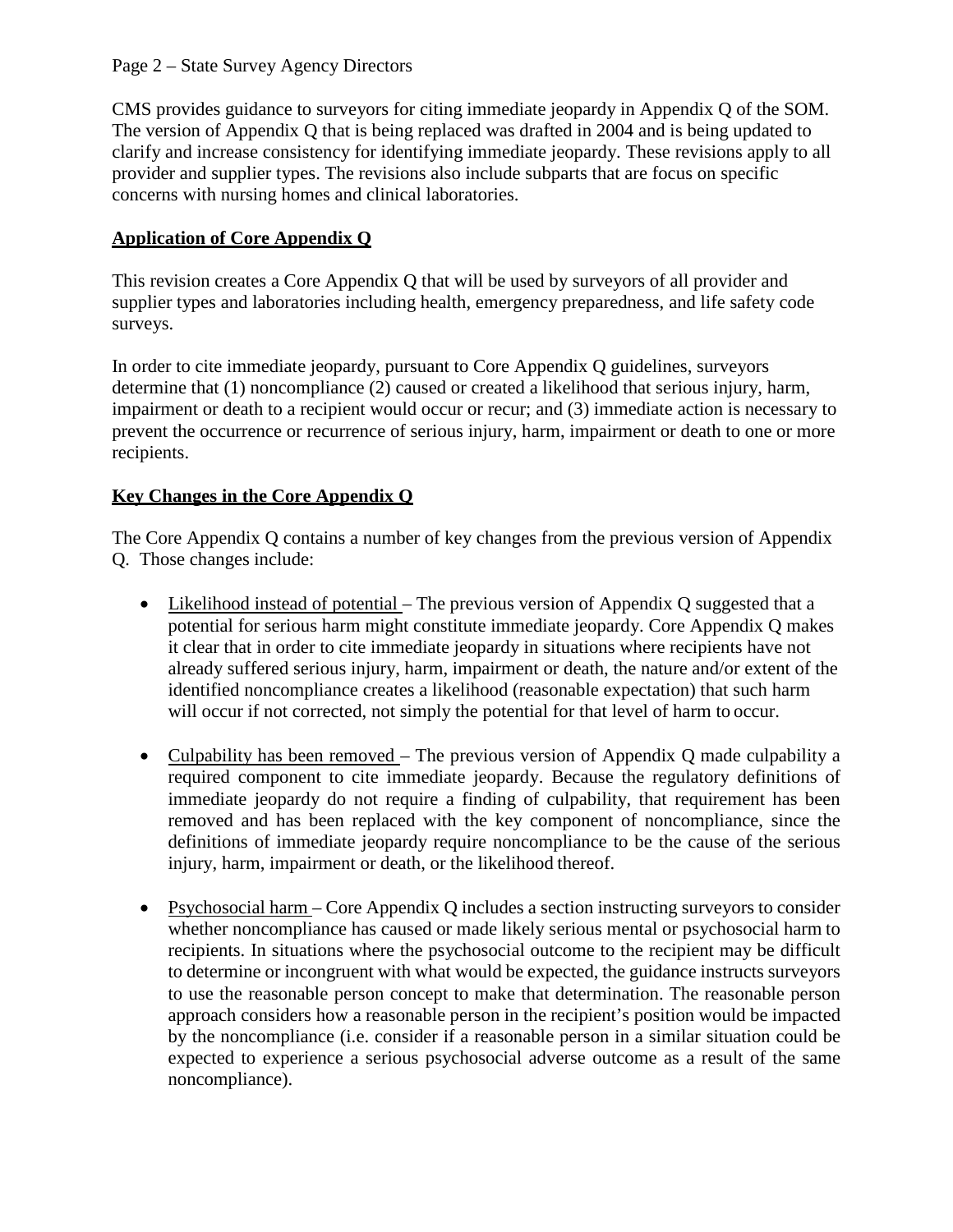#### Page 3 – State Survey Agency Directors

• No automatic immediate jeopardy citations – Core Appendix Q makes it clear that each immediate jeopardy citation must be decided independently and there are no automatic immediate jeopardy citations.

#### **Subparts to Core Appendix Q**

CMS has drafted subparts to Appendix Q that focus on immediate jeopardy concerns occurring in nursing homes and clinical laboratories since there are specific policies related to immediate jeopardy for those provider types.

#### **Immediate Jeopardy Template**

CMS has established a notification process for surveyors to follow when immediate jeopardy is identified. This process ensures that providers, suppliers, or laboratories are notified as soon as possible of an immediate jeopardy finding. This process is intended to increase transparency, and improve timeliness and clarity of communication to providers, suppliers, and laboratories.

#### **Training**

Online basic training for Core Appendix Q is available on the Integrated Surveyor Training Website at the following link: [https://surveyortraining.cms.hhs.gov/.](https://surveyortraining.cms.hhs.gov/) This basic training is intended to provide Regional Office and State Survey Agency surveyors, management staff, and training coordinators, as well as providers, suppliers, and laboratories, and other stakeholders, with the ability to identify immediate jeopardy.

NOTE: This is a required training for RO and SA staff involved in immediate jeopardy determinations. All RO and SA surveyors, members of management, and training coordinators are expected to take this training as soon as practicable, but not later than March 22, 2019.

**Point of Contact:** For questions related to this information, please add in subject line "Immediate Jeopardy Inquiry" and send your email to: [QSOG\\_GeneralInquiries@cms.hhs.gov.](mailto:QSOG_GeneralInquiries@cms.hhs.gov)

**Effective Date:** Immediately. This policy should be communicated to all survey and certification staff, their managers and the State and Regional Office training coordinators within 30 days of this memorandum.

#### /s/ David R. Wright **Director**

Attachment- Advanced Copy- Revised Appendix Q State Operations Manual

cc: Survey and Certification Regional Office Management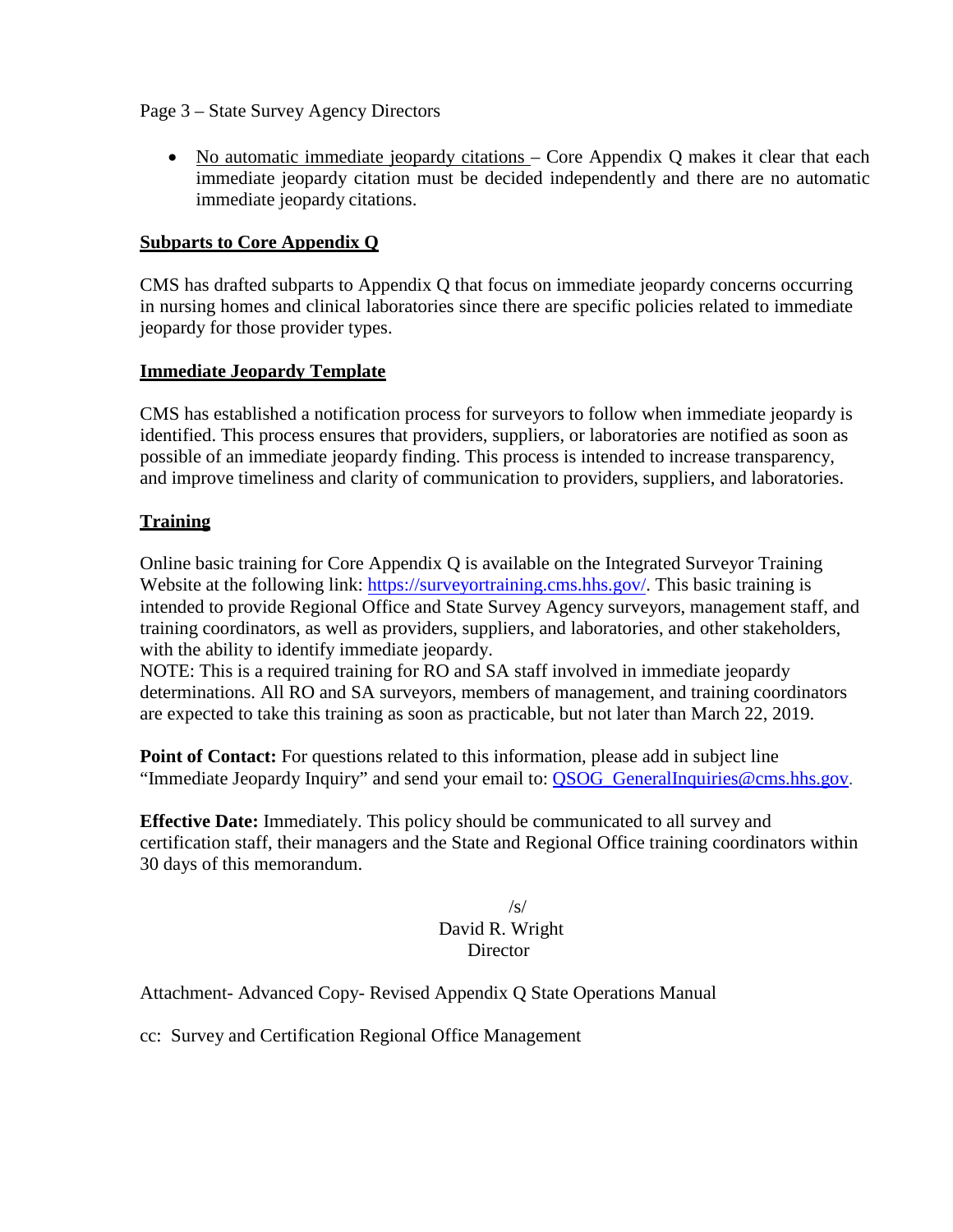# **State Operations Manual**

# **Appendix Q – Core Guidelines for Determining Immediate Jeopardy**

# **Table of Contents (Rev. 187, Issued: 03-06-19)**

# **[Transmittals for Appendix Q](#page-24-0)**

# **CORE GUIDELINES FOR DETERMINING IMMEDIATE JEOPARDY**

- *I.* [INTRODUCTION](#page-4-0)
- *II.* [IMMEDIATE JEOPARDY](#page-4-1) REGULATIONS
- *III.* [DEFINITIONS](#page-5-0)
- *IV.* [KEY COMPONENTS OF IMMEDIATE](#page-6-0) JEOPARDY
- *V.* [ANALYTIC PROCESS FOR DETERMINING IMMEDIATEJEOPARDY](#page-6-1)
- *VI.* [CALLING IMMEDIATE](#page-10-0) JEOPARDY
- *VII.* [REMOVING IMMEDIATE](#page-11-0) JEOPARDY
- *VIII.* [DOCUMENTING IMMEDIATE JEOPARDY ON THE FORM CMS](#page-13-0) 2567

*IX.* [REFERENCES](#page-14-0)

# **SUBPARTS TO APPENDIX Q:**

*X.* [SUBPART: LONG-TERM CARE](#page-15-0) (LTC)

*XI.* [SUBPART: CLINICAL LABORATORY IMPROVEMENT AMENDMENTS OF 1988\(CLIA\)](#page-19-0)

# **ATTACHMENTS TO APPENDIX Q:**

XII – [IMMEDIATE JEOPARDY TEMPLATE](#page-22-0)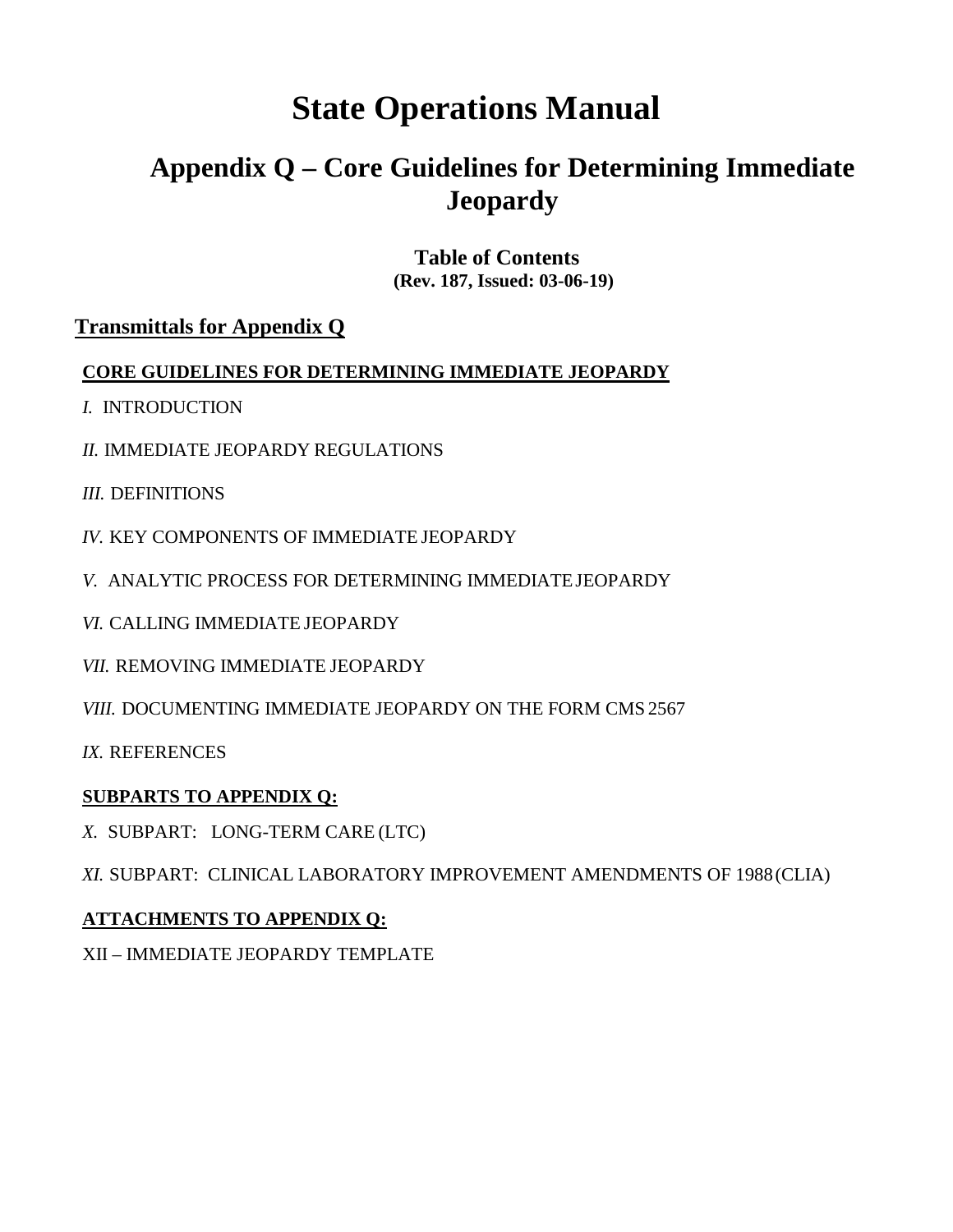# <span id="page-4-0"></span>**I - INTRODUCTION (Rev. 187, Issued: 03-06-19, Effective: 03-06-19, Implementation: 03-06-19)**

Immediate Jeopardy (IJ) represents a situation in which entity noncompliance has placed the health and safety of recipients in its care at risk for serious injury, serious harm, serious impairment or death. These situations must be accurately identified by surveyors, thoroughly investigated, and resolved by the entity as quickly as possible. In addition, noncompliance cited at IJ is the most serious deficiency type, and carries the most serious sanctions for providers, suppliers, or laboratories (entities). An immediate jeopardy situation is one that is clearly identifiable due to the severity of its harm or likelihood for serious harm and the immediate need for it to be corrected to avoid further or future serious harm.

The intent of this guidance is to standardize the key components of IJ into a "Core" document that can be applied to all certified Medicare/Medicaid entities. Additional entity-specific guidance based on specific regulatory requirements is available to supplement this Core Appendix Q as necessary. Sections VI and VII of this appendix do not apply to the Clinical Laboratory Improvement Amendments of 1988 (CLIA) program. Please see the CLIA-specific subpart for guidance on removing IJ and documenting IJ on the Form CMS-2567.

# <span id="page-4-1"></span>**II– IMMEDIATE JEOPARDY REGULATIONS**

# **(Rev. 187, Issued: 03-06-19, Effective: 03-06-19, Implementation: 03-06-19)**

The following regulatory definitions of IJ have slight variations, but they contain the same key components that are essential for surveyors to use in determining if IJ is present across federally regulated entities:

• Standards for Payments to Intermediate Care Facility/Individuals with Intellectual Disabilities (ICF/IID) and Nursing Facility (NF) - §442.2

Immediate Jeopardy means a situation in which immediate corrective action is necessary because the provider's noncompliance with one or more requirements of participation or conditions of participation has caused, or is likely to cause, serious injury, harm, impairment, or death to an individual receiving care in a facility.

- Provider Agreements and Supplier Approval (except NFs, ICF-IIDs, & Laboratories) §489.3 Immediate Jeopardy means a situation in which the provider's or supplier's noncompliance with one or more requirements, conditions of participation, conditions for coverage, or conditions for certification has caused, or is likely to cause, serious injury, harm, impairment, or death to a resident or patient.
- Survey and certification of Long-Term Care Facilities (Skilled Nursing Facility (SNF), Nursing Facility (NF), and/or dually certified SNF/NF) - §488.301 Immediate Jeopardy means a situation in which the provider's noncompliance with one or more requirements of participation has caused or is likely to cause serious injury, harm, impairment, or death to a resident.
- Laboratory Requirements (CLIA)  $8493.2$ Immediate Jeopardy means a situation in which immediate corrective action is necessary because the laboratory's noncompliance with one or more condition level requirements has already caused, is causing, or is likely to cause, at any time, serious injury or harm, or death, to individuals served by the laboratory or to the health or safety of the general public. This term is synonymous with imminent and serious risk to human health and significant hazard to the public health.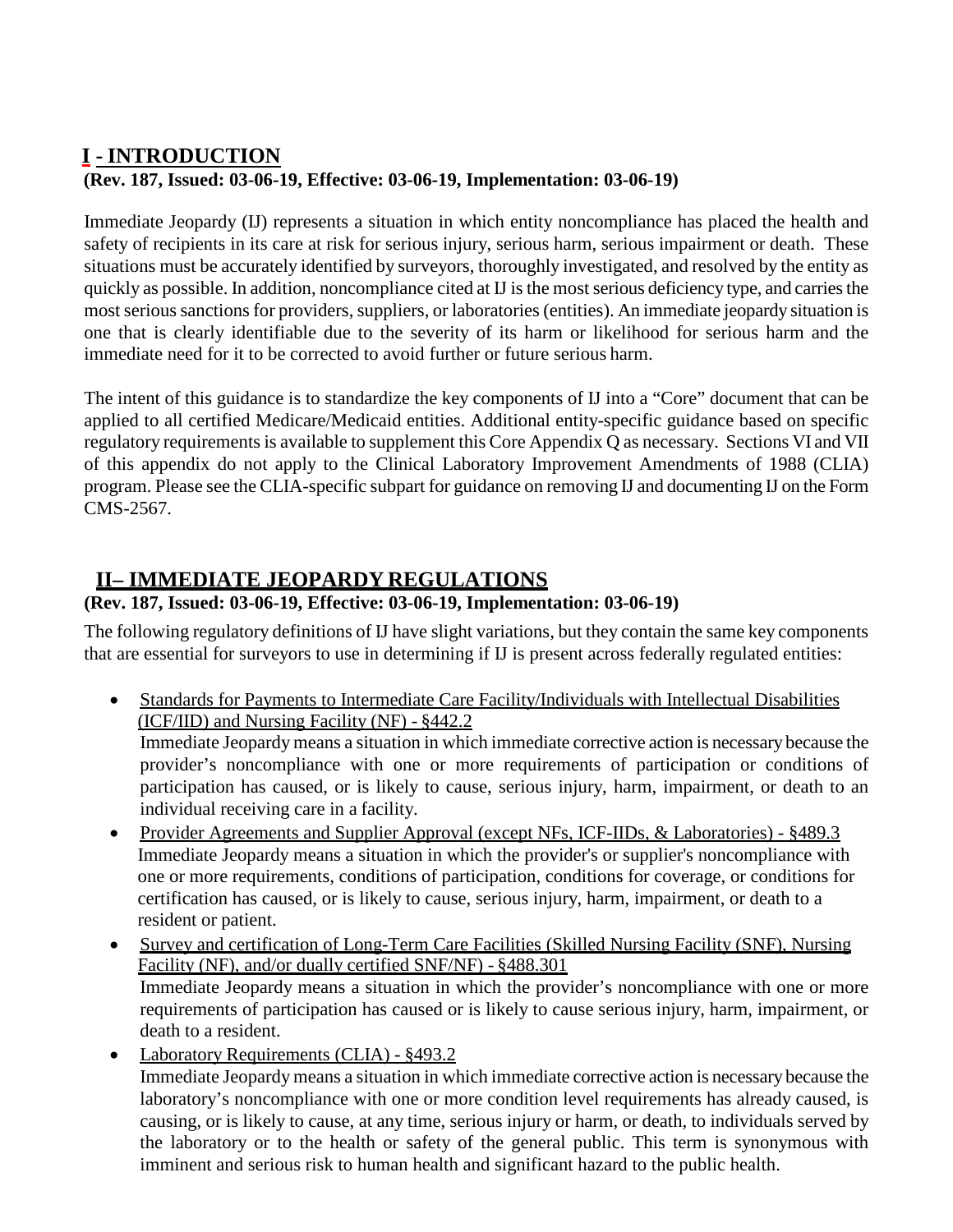**NOTE:** The standard used for Life Safety Code follows the regulatory requirements for each provider/supplier type, where LSC is applicable. Refer to the entity-specific subparts for further information.

# <span id="page-5-0"></span>**III– DEFINITIONS**

## **(Rev. 187, Issued: 03-06-19, Effective: 03-06-19, Implementation: 03-06-19)**

The following definitions apply only as they are used in this document and may not be applicable to all entities. Refer to the entity-specific subparts for further information.

- **Likely/Likelihood** means the nature and/or extent of the identified noncompliance creates a reasonable expectation that an adverse outcome resulting in serious injury, harm, impairment, or death will occur if not corrected.
- **Noncompliance** means failure to meet one or more federal health, safety, and/or quality regulations.
- **Psychosocial** refers to the combined influence of psychological factors and the surrounding social environment on physical, emotional, and/or mental wellness.
- **Recipient** is a person (patient, resident, or client) who receives care and/or services from a Medicare and/or Medicaid participating provider/supplier, or a patient or individual served by a laboratory subject to CLIA.
- **Recipient at Risk** is a recipient who, as a result of noncompliance, and in consideration of the recipient's physical, mental, psychosocial or health needs, and/or vulnerabilities, is likely to experience a serious adverse outcome.
- **Removal Plan/Immediate Action** includes all actions the entity has taken or will take to immediately address the noncompliance that resulted in or made serious injury, serious harm, serious impairment, or death likely.
- **Serious injury, serious harm, serious impairment or death** are adverse outcomes which result in, or are likely to result in:
	- o death;
	- o a significant decline in physical, mental, or psychosocial functioning, (that is not solely due to the normal progression of a disease or aging process); or
	- o loss of limb, or disfigurement; or
	- o avoidable pain that is excruciating, and more than transient; or
	- o other serious harm that creates life-threatening complications/conditions.
- **Substantial Compliance** is:
	- o One or more standard-level deficiencies with an acceptable Plan of Correction (PoC); or
	- o A deficiency cited at severity Level One for SNFs or NFs (i.e. Scope and Severity A, B, or C) with an acceptable PoC for B and C level deficiencies.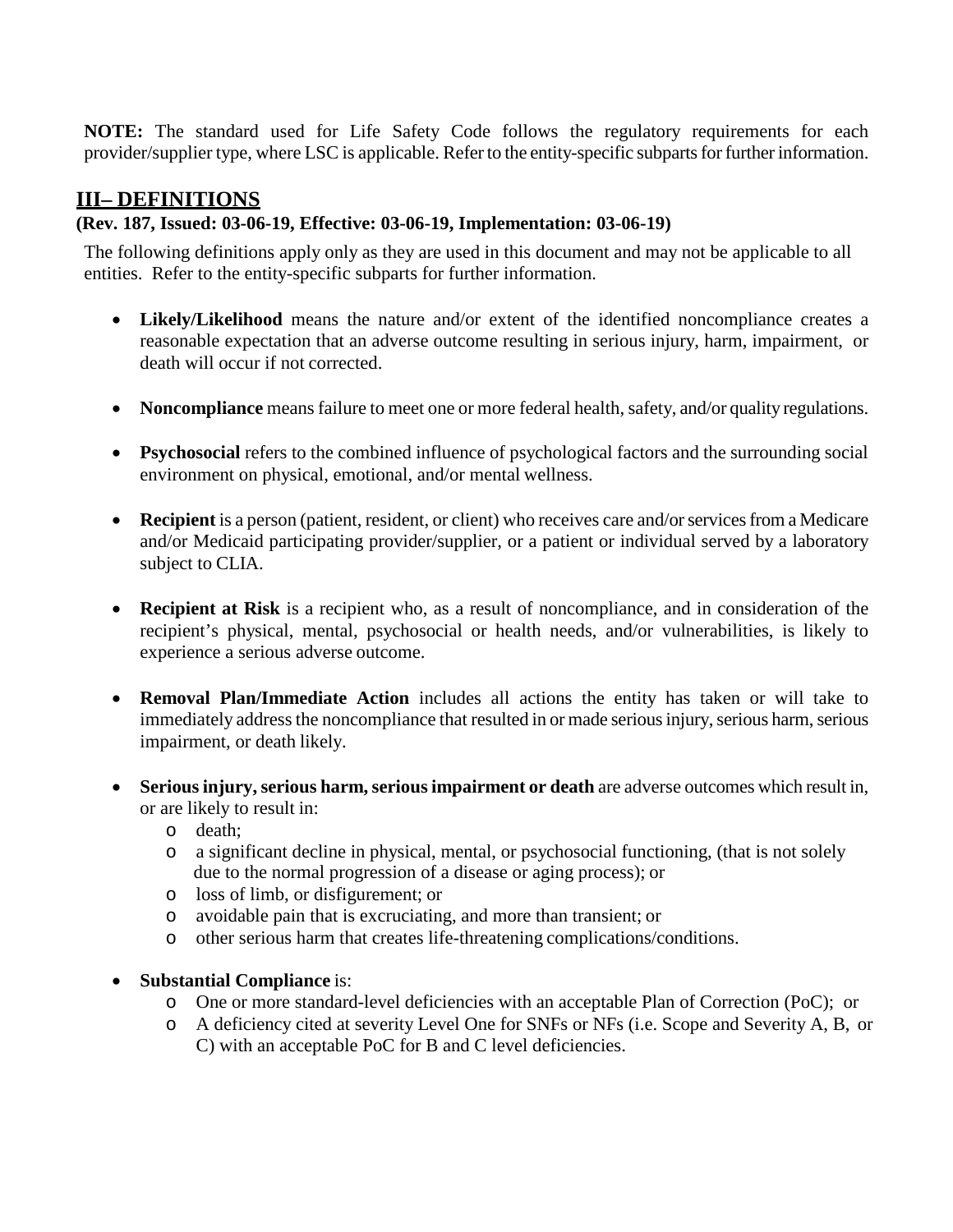**NOTE**: CLIA laboratories are determined to be either in compliance or not in compliance. A laboratory cited at the condition-level would be considered in compliance if a credible Allegation of Compliance (AoC) is received and verified.

# <span id="page-6-0"></span>**IV– KEY COMPONENTS OF IMMEDIATE JEOPARDY**

#### **(Rev. 187, Issued: 03-06-19, Effective: 03-06-19, Implementation: 03-06-19)**

The regulatory definitions noted in section II above form the basis for identifying three key components that are essential for surveyors to use in determining the presence of IJ. These components include:

• **Noncompliance:** An entity has failed to meet one or more federal health, safety, and/or quality regulations;

#### **AND**

• **Serious Adverse Outcome or Likely Serious Adverse Outcome:** As a **result** of the identified noncompliance, serious injury, serious harm, serious impairment or death has occurred, is occurring, or is likely to occur to one or more identified recipients at risk;

#### **AND**

• **Need for Immediate Action:** The noncompliance creates a need for immediate corrective action by the provider/supplier to prevent serious injury, serious harm, serious impairment or death from occurring or recurring.

# <span id="page-6-1"></span>**V- ANALYTIC PROCESS FOR DETERMINING IMMEDIATE JEOPARDY (Rev. 187, Issued: 03-06-19, Effective: 03-06-19, Implementation: 03-06-19)**

The survey team leader must be immediately notified of any IJ concern as soon as it is identified so that the survey team can gather to discuss the IJ concern and, if necessary, conduct further investigation. The survey team must use its professional judgment and evidence gathered from observations, interviews, and record reviews to carefully consider each key component of IJ. Survey teams must use the IJ Template attached to this Appendix to document evidence of each component of IJ and to convey information to the entity.

In order to determine that IJ exists, the team must verify that all three components of IJ have been established. The components of IJ are described below in the order they appear in the definitions, however, there is no specific order that must be followed - the determination of IJ often begins with the identification of serious harm or the likelihood of serious harm. Regardless of which component of IJ is identified first, the survey team must verify each component.

A. **Determining Noncompliance Exists:** The survey team must use applicable tasks, protocols and guidance from the State Operations Manual (SOM) and relevant Appendix Q subparts to establish that the provider is out of compliance with one or more of the federal health, safety, and/or quality regulations. The team must gather sufficient evidence through observation, interview, and record review to support the citation of noncompliance. This is done not only to verify the entity's noncompliance, but to also understand the extent, nature and scope of the noncompliance and to better understand the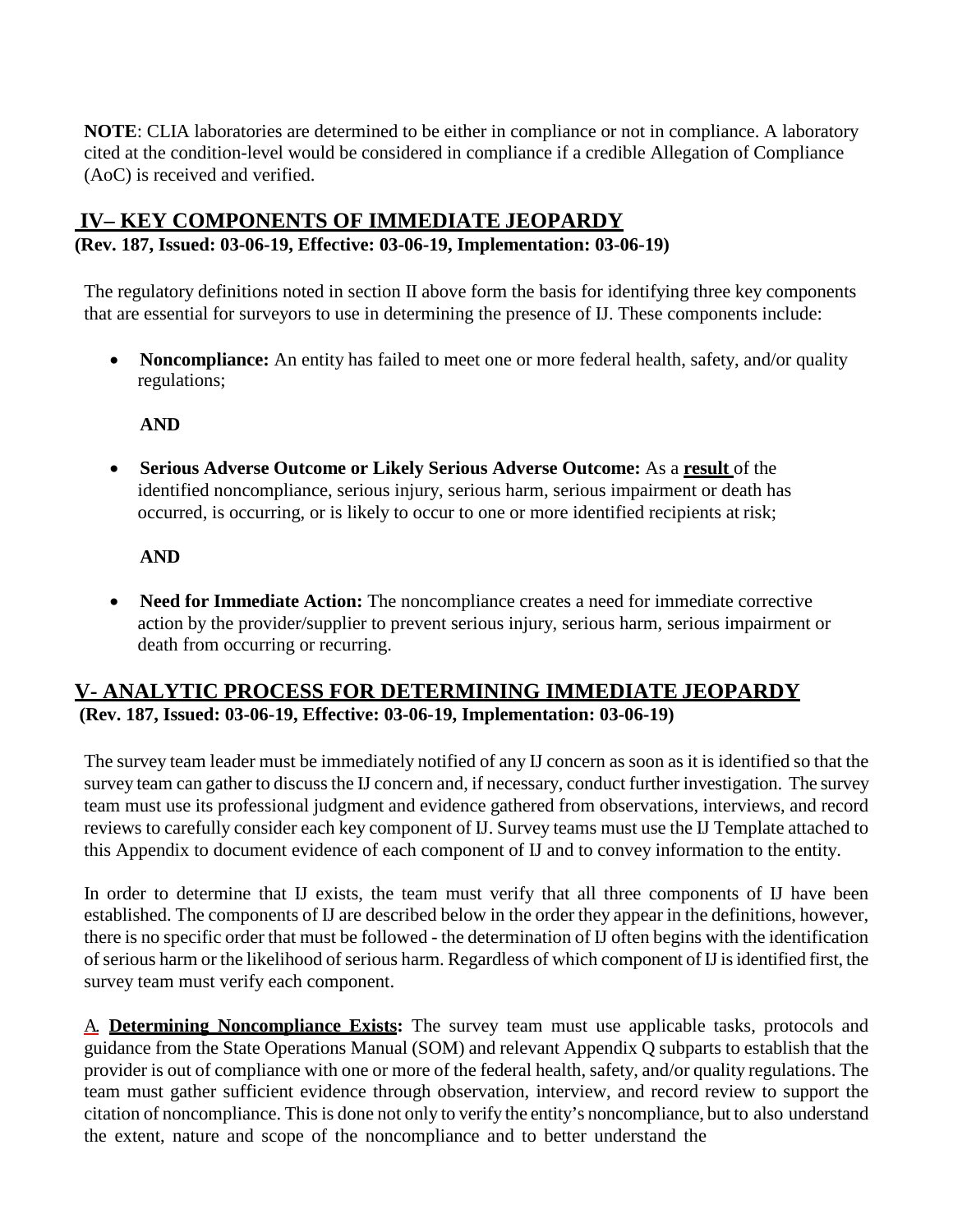impact or likely impact of the noncompliance on recipients at risk. The survey team must be able to explain what the noncompliance is, which regulation has been violated, and why the noncompliance rises to the level of IJ to their supervisor, the RO (if necessary), the entity, and finally, in their deficiency statement.

## *Guidance for Reporting to Local Law Enforcement: When the identified noncompliance is determined to have been caused by a suspected criminal act and the entity refuses to report, or the surveyor cannot verify that a report was made to local law enforcement, the surveyor must consult with his/her supervisor immediately. The State Agency must then report the suspected criminal act to law enforcement immediately.*

The survey team must identify all noncompliance that is related to the IJ situation. Noncompliance at the IJ level at one regulation or survey data tag, does not automatically trigger noncompliance at a related regulation or tag. Surveyors must analyze the facts of the noncompliance against the relevant regulations or tags. If the survey team finds that the same incident or facility practice results in multiple violations, the team must be able to articulate how the incident or practice represents a distinct violation of each regulation or tag. Although a comprehensive statement may contain facts illustrating deficiencies at multiple tags, surveyors may not simply copy and paste from one tag to another. Even if multiple deficiencies share common facts, surveyors may need to conduct additional investigation to evaluate additional tags thoroughly.

The survey team should also identify, to the best of their ability, when the IJ began. This means determining at what point the entity's noncompliance made serious injury, serious harm, serious impairment, or death occur or likely to occur. Duration of IJ is dependent on the nature and extent of noncompliance and the recipients at risk. Often, there is an event or incident in which a serious adverse outcome is identified. However, the survey team's investigation should seek to determine how long the IJ has existed, which may be prior to the event or incident.

The duration of IJ does not automatically end if the recipient is no longer impacted by the noncompliance (e.g., recipient is no longer in the facility or has expired). The survey team must determine if the noncompliance continues to create a likelihood for serious injury, serious harm, serious impairment, or death for any other recipients.

Please note, in determining noncompliance an entity may state that they properly trained and supervised individuals and that it was a "rogue" employee that violated a regulation. If this occurs it should be cited as noncompliance despite an entity's compliance efforts to train and monitor the employee. An entity cannot disown the acts of its employees, operators, consultants, contractors, or volunteers or disassociate itself from the consequences of their actions to avoid a finding of noncompliance.

**NOTE**: For information on Past Noncompliance for nursing homes, refer to the SOM, Chapter 7 at 7510.1 and the LTC IJ subpart.

Completing IJ Template - Noncompliance: Answer Yes or No to whether the entity has failed to meet one or more federal health, safety, and/or quality regulations. If Yes, in the blank space for Noncompliance, identify the survey data tag and briefly summarize the issues that led to the determination that the entity is in noncompliance with that requirement. This includes the action(s), error(s), or lack of action, and the extent of the noncompliance (for example, number of cases). Use one IJ template for each tag being considered at the IJ level.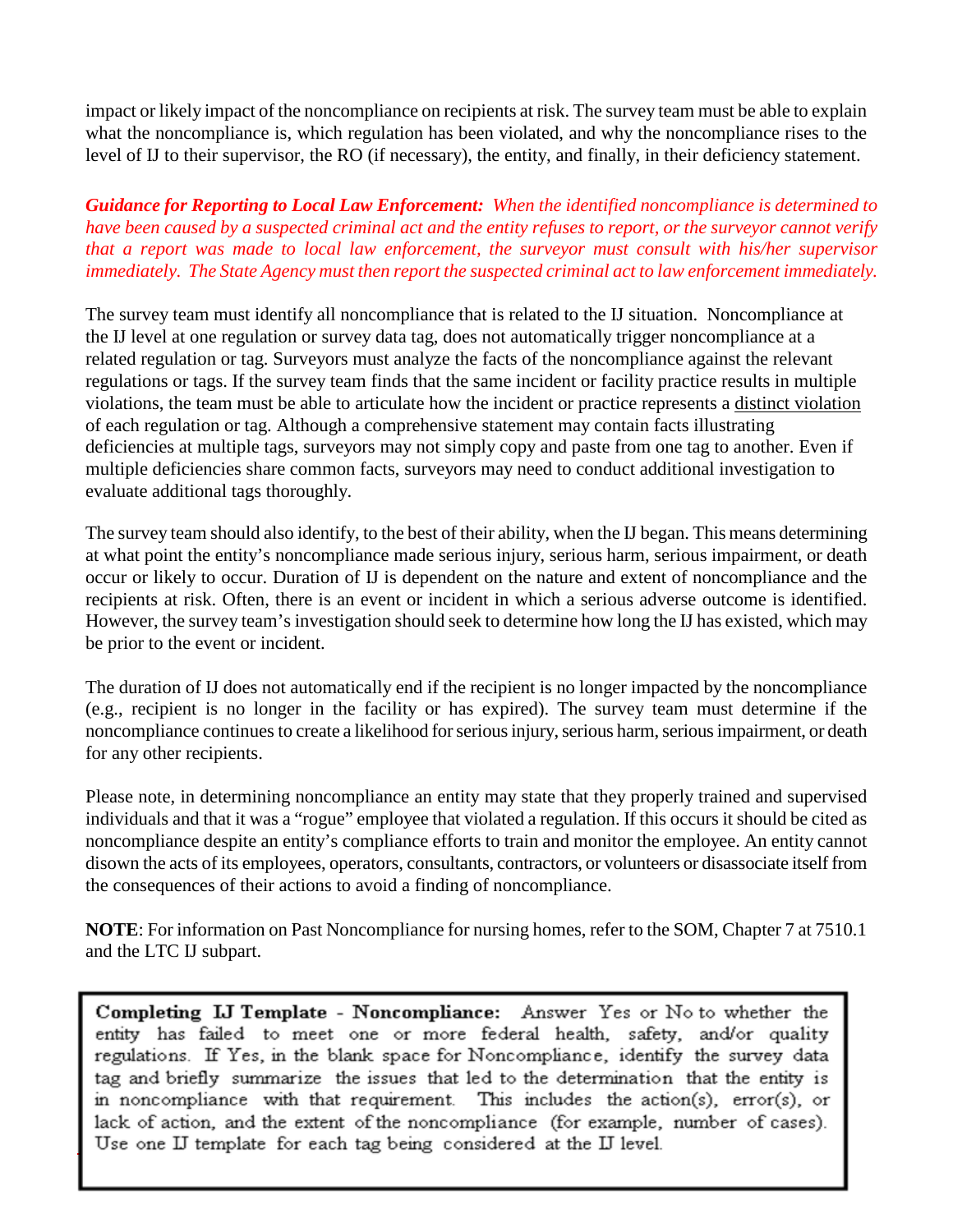**B. Determining if Serious Injury, Serious Harm, Serious Impairment, or Death has Occurred or is Likely to Occur as a Result of Identified Noncompliance**: Once noncompliance has been verified, the team must differentiate between noncompliance which rises to the level of IJ and that which does not (i.e., lower level of noncompliance). This is done by determining what outcome or impact the noncompliance had or is likely to have on the recipient(s). Noncompliance which causes serious injury, serious harm, serious impairment, or death, or makes such an outcome likely is IJ.

This serious adverse outcome may be physical, mental, and/or psychosocial in nature. The surveyor will use evidence gathered during observations, interviews and/or record reviews to support the assertion that the recipient has suffered a serious adverse outcome as a result of the identified noncompliance. Only one recipient needs to have suffered or be likely to suffer a serious adverse outcome for IJ to exist.

Serious adverse outcomes can be further described as outcomes resulting in a significant decline in physical, mental, or psychosocial functioning, which is not solely due to the normal progression of a disease or the aging process. It is important to note that serious adverse outcomes may not always effect physical functioning, but may have an effect on mental or psychosocial functioning (e.g., noncompliance which causes a recipient to suffer psychosocial harm, such as from sexual abuse).

A serious adverse outcome should be considered when the noncompliance has caused death, loss of a limb, or permanent disfigurement.

Additionally, IJ should be considered when noncompliance causes a recipient to experience avoidable pain that is excruciating, and more than transient in nature. Pain is considered avoidable when there is a failure to assess, reassess, and/or take steps to manage the recipient's pain.

Lastly, a serious adverse outcome should also be considered when the identified noncompliance has caused any other serious harm that creates a life threatening complication or condition.

Likelihood: It is important to understand that IJ exists not only when an entity's noncompliance has caused or is causing serious injury, harm, impairment or death, but also when the noncompliance has made serious harm, injury, impairment or death likely. This means the surveyor/survey team must determine whether a specific serious adverse outcome is reasonably expected to occur if immediate action is not taken.

NOTE: Surveyors do not have to prove when the serious harm will occur, or that it will occur within a specific timeframe. It is sufficient to show that serious harm either has occurred or is likely to occur.

To determine if there is a likelihood of a serious adverse outcome, the surveyor/survey team uses their professional judgment and takes into account the nature and scope of the identified noncompliance, the particular vulnerabilities of the recipients at risk, and any other relevant factors to determine whether serious harm will likely occur if no corrective action or inadequate action is taken.

For example, a temporary power outage may have relatively minor consequences to the general population of recipients in a hospital or nursing home. However, if the hospital or nursing home provides care for ventilator-dependent recipients, a temporary power outage would have life- threatening consequences if adequate contingencies have not been implemented.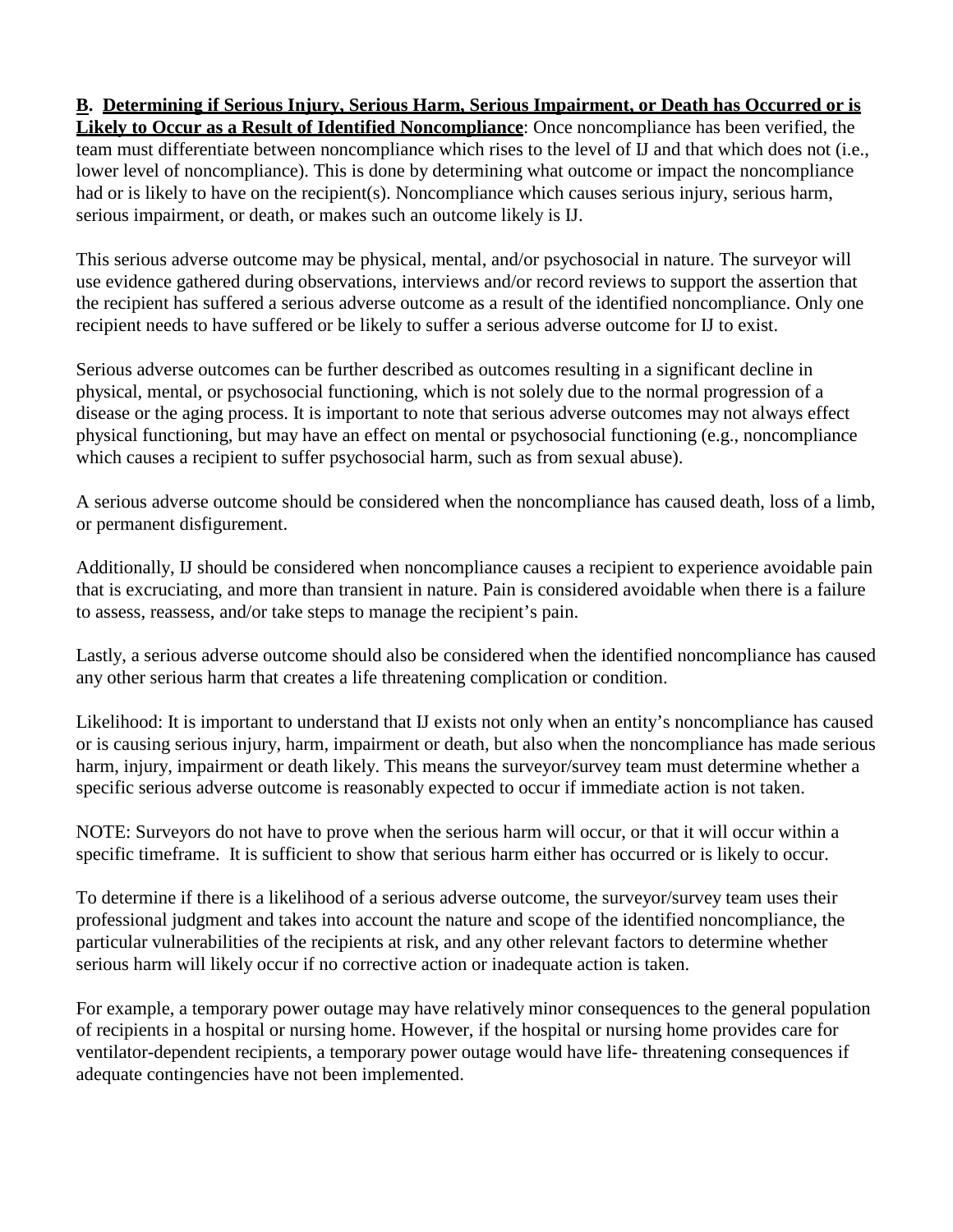Other relevant factors to be considered include the magnitude of the actual or likely serious adverse outcome. In extraordinary circumstances, the provider/supplier creates conditions that are incredibly dangerous to the health and safety of recipients at risk such that immediate action is imperative, despite a relatively low mathematical probability of the adverse outcome occurring. For example, a hospital has no system to prevent infant abduction. Although the mathematical probability may be relatively low, the risk that an infant could be abducted is intolerable, and demands immediate attention.

If immediate action is needed to remove the risk of serious harm, then the survey team can sufficiently determine that a serious adverse outcome is likely to occur.

NOTE: Surveyors do not have to show that the identified noncompliance is the sole factor contributing to the serious adverse outcome, or the sole factor making a serious adverse outcome likely, but that the noncompliance must be a factor in causing or making such an outcome likely.

Psychosocial/Mental Harm and using the Reasonable Person Concept: It is important to understand that noncompliance rising to the level of IJ does not always result in serious physical adverse outcomes, but may also affect the recipient's mental or psychosocial well-being. For example, a recipient who was sexually abused by a staff member may not have significant physical outcomes, but may suffer a greater psychosocial outcome. In this case, the seriousness of the noncompliance would be based on the psychosocial outcome to the recipient. Psychosocial outcomes (e.g., changes in mood and/or behavior) may result from an entity's noncompliance with any requirement. The surveyor's investigation should attempt to determine if a recipient's change in mood and/or behavior is a significant factor of the noncompliance, or part of the recipient's baseline, or disease process.

When unable to discern the recipient's response to an entity's noncompliance, the surveyor should attempt to interview the recipient's family, legal representative, or other individuals involved in the recipient's life to understand how the recipient reacted or would have reacted to the noncompliance. If the surveyor is unable to conduct interviews with the family or representative, the surveyor should apply a reasonable person approach.

There may be some situations in which the psychosocial outcome to the recipient may be difficult to determine or incongruent with what would be expected. In these situations it is appropriate to consider the reasonable person approach which considers how a reasonable person in the recipient's position would be impacted by the noncompliance. In other words, consider if a reasonable person in a similar situation could be expected to experience a serious adverse outcome as a result of the same noncompliance. This approach may be used when identifying where psychosocial harm at an IJ level has occurred or is likely to occur. The following examples demonstrate when the reasonable person concept could be used:

- When a recipient may not be able to express their feelings, there is no discernable response, or when circumstances may not permit the direct assessment of the recipient's psychosocial outcome. Such circumstances may include, but are not limited to, the recipient's death, cognitive impairments, physical impairments, emotional trauma, or insufficient documentation by the entity; or
- When a recipient's reaction to a deficient practice is markedly incongruent (or different) with the level of reaction a reasonable person would have to the deficient practice. These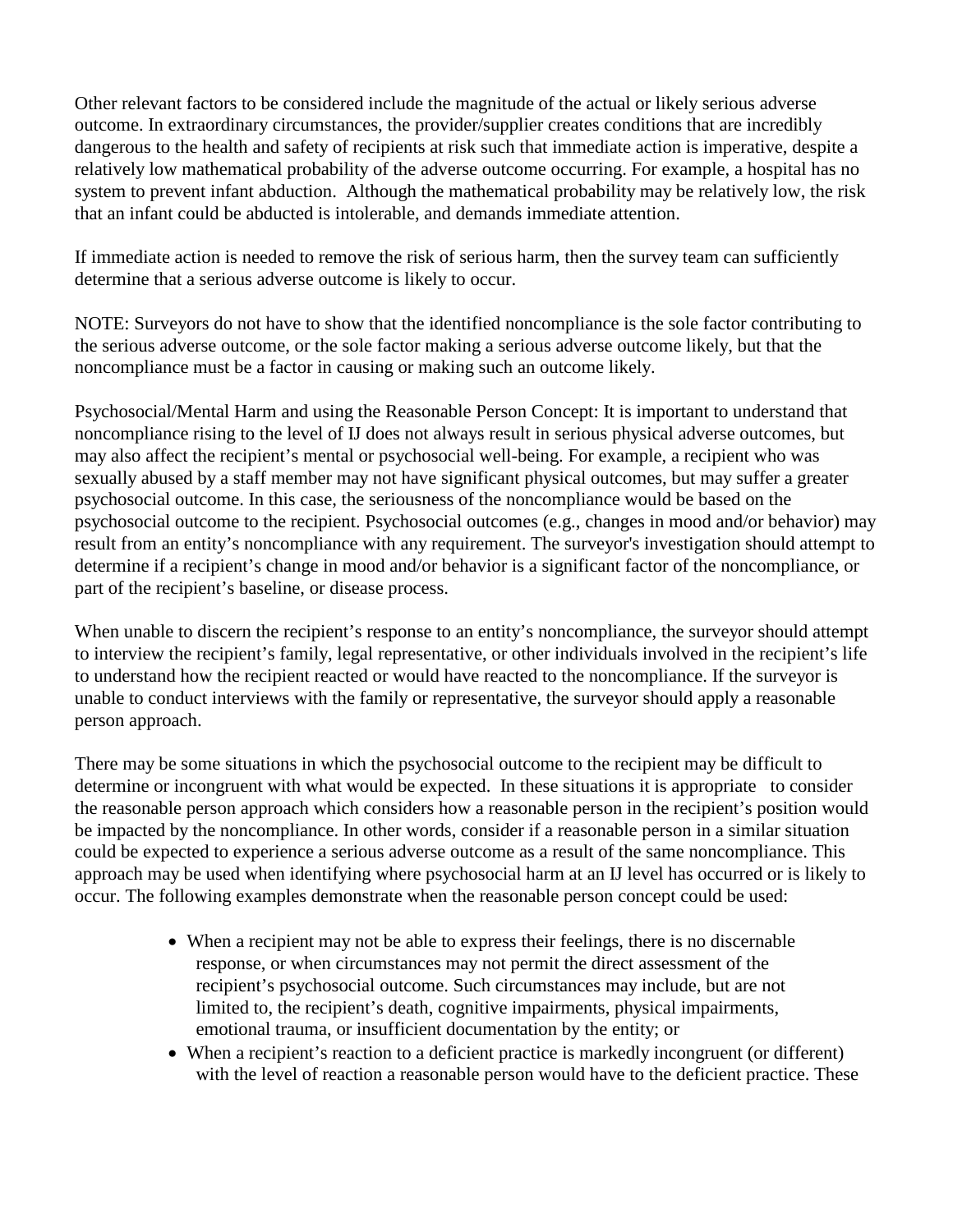situations most commonly occur when recipients suffer from cognitive impairment, brain injuries, or other disorders affecting a recipient's ability to show emotion.

NOTE: The reasonable person approach does not apply to CLIA determinations.

**Completing IJ Template – Serious injury, serious harm, serious impairment or death:** Answer Yes or No whether there is evidence that a serious adverse outcome occurred, or a serious adverse outcome is likely as a result of the identified noncompliance. If Yes, in the blank space for Serious Injury, Serious Harm, Serious Impairment, Death, briefly **summarize** the serious adverse outcome, or likely serious adverse outcome to the recipient. Surveyors must not restate all the findings that will be included in the CMS-2567 form.

**C. Determining Need for Immediate Action**: When noncompliance causes a serious adverse outcome (i.e., serious injury, harm, impairment, or death to a recipient), or creates the likelihood that a serious adverse outcome will occur, the entity must take immediate corrective action to prevent the serious injury, serious harm, serious impairment or death from occurring or recurring. Even when the recipient has been removed from the situation, e.g., transferred to acute care, discharged, or has died, immediate action must be taken to remove the systemic problems which contributed to, caused, or were a factor in causing the serious adverse outcome, or making such an outcome likely. The key point is that when IJ exists, the entity's noncompliance has either caused serious injury, serious harm, serious impairment, or death, or created the likelihood for serious injury, serious harm, serious impairment, or death, and creates the need for immediate action so that the serious adverse outcome will not occur, or recur.

Completing IJ Template - Need for Immediate Action: Does the entity need to take immediate action to correct noncompliance that has caused or is likely to cause serious injury, serious harm, serious impairment or death?

If yes, in the blank space for Need for Immediate Action, briefly explain why.

# <span id="page-10-0"></span>**VI. Calling Immediate Jeopardy**

**(Rev. 187, Issued: 03-06-19, Effective: 03-06-19, Implementation: 03-06-19)**

Survey teams must use the IJ Template attached to this Appendix to determine if IJ exists, and use the template to communicate the finding of IJ to the entity. When the surveyor/survey team determines the entity's noncompliance has caused a serious adverse outcome, or has made a serious adverse outcome likely, and immediate action is needed to prevent serious harm from occurring or recurring, the survey team must consult with their State Agency (SA) for confirmation that IJ exists, and seek direction. In some cases, it may be necessary for the survey team to stop all other investigations due to the need for additional investigation into the IJ situation.

**NOTE:** Some SAs have procedures which include consulting the RO upon identification of IJ. Surveyors must know their IJ notification processes.

When there is agreement from the SA (and/or RO) that IJ exists, the survey team must immediately: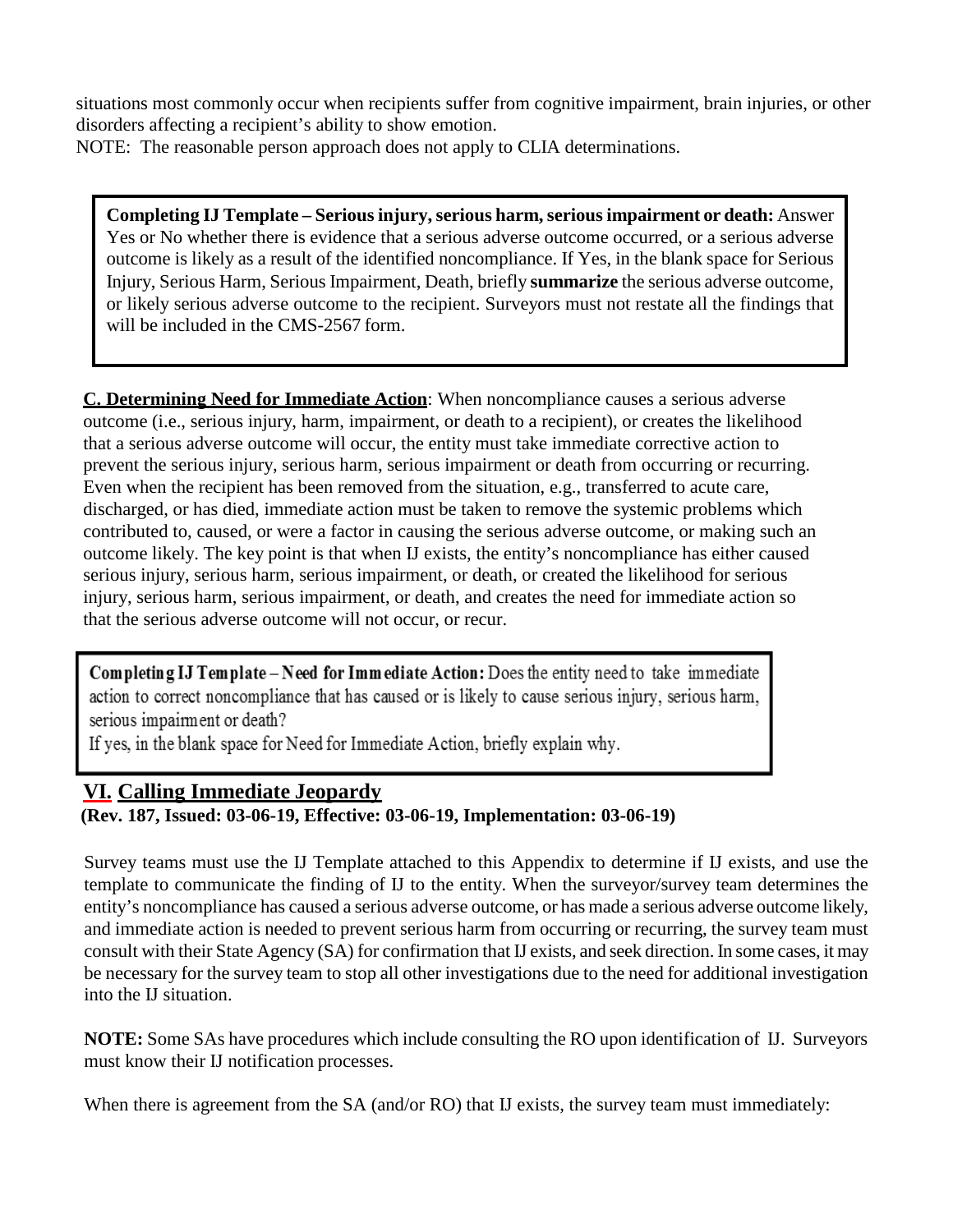- Notify the administrator (or appropriate staff member who has full authority to act on behalf of the entity) that IJ has been identified and provide a copy of the completed IJ template to the entity; and
- Request a written IJ removal plan, which is the immediate action(s) the entity will take to address the noncompliance that resulted in or made serious injury, serious harm, serious impairment, or death likely. CLIA surveyors do not request a removal plan. In the alternative, the laboratory will provide evidence of correction at the time their AoC is submitted. See CLIA subpart for more information. **NOTE:** Date and time that the IJ Template was provided to the entity must be noted on the template and on the Form CMS-2567.

In an effort to clearly and concisely communicate a finding of IJ, survey teams must use the IJ Template attached to this appendix to determine if IJ exists, and the SA must provide the completed IJ template to the entity when IJ is called – in most cases this will be before the surveyor/survey team exits.

It is expected that identification of IJ will be made while the survey team is onsite. Notification to the entity administrator should only be done after IJ has been verified by the surveyor/survey team and the SA (and/or RO). In rare cases, IJ may be identified by the SA or RO after the survey team has exited the premises of the entity. In these cases, the survey team must return to the entity to validate the finding using the IJ Template.

# <span id="page-11-0"></span>**VII -Removing Immediate Jeopardy**

#### **(Rev. 187, Issued: 03-06-19, Effective: 03-06-19, Implementation: 03-06-19)**

**Removal Plan:** A removal plan documents the immediate action an entity will take to prevent serious harm from occurring or recurring. Following verification of IJ with the SA (and/or the RO), the survey team must notify the entity immediately that IJ has been identified. A removal plan will be required and must be provided to the SA as soon as the entity has identified the steps it will take to ensure that no recipients are suffering **or are likely** to suffer serious injury, serious harm, serious impairment or death as a result of the entity's noncompliance. The removal plan identifies all actions the entity will take to immediately address the noncompliance that has resulted in or made serious injury, serious harm, serious impairment, or death likely by detailing how the entity will keep recipients safe and free from serious harm or death caused by the noncompliance. Unlike a plan of correction, it is not necessary that the removal plan completely correct all noncompliance associated with the IJ, but rather it must ensure serious harm will not occur or recur. The removal plan must include a date by which the entity asserts the likelihood for serious harm to any recipient no longer exists.

# **NOTES:**

- **Hospitals and Critical Access Hospitals (CAHs):** Since IJ situations specific to the Emergency and Medical Treatment and Labor Act (EMTALA) requirements are determined by the CMS RO, the surveyor/team will share its concerns with the hospital or CAH, but must clearly state that the findings are preliminary.
- **CLIA**: IJs specific to laboratories may or may not be determined at the time of the onsite survey, so the surveyor/team should communicate with SA management and/or the CMS RO using current guidance. If IJ is identified at the time of the onsite survey, the surveyor/team will share its concerns with the laboratory, but must clearly state that the findings are preliminary.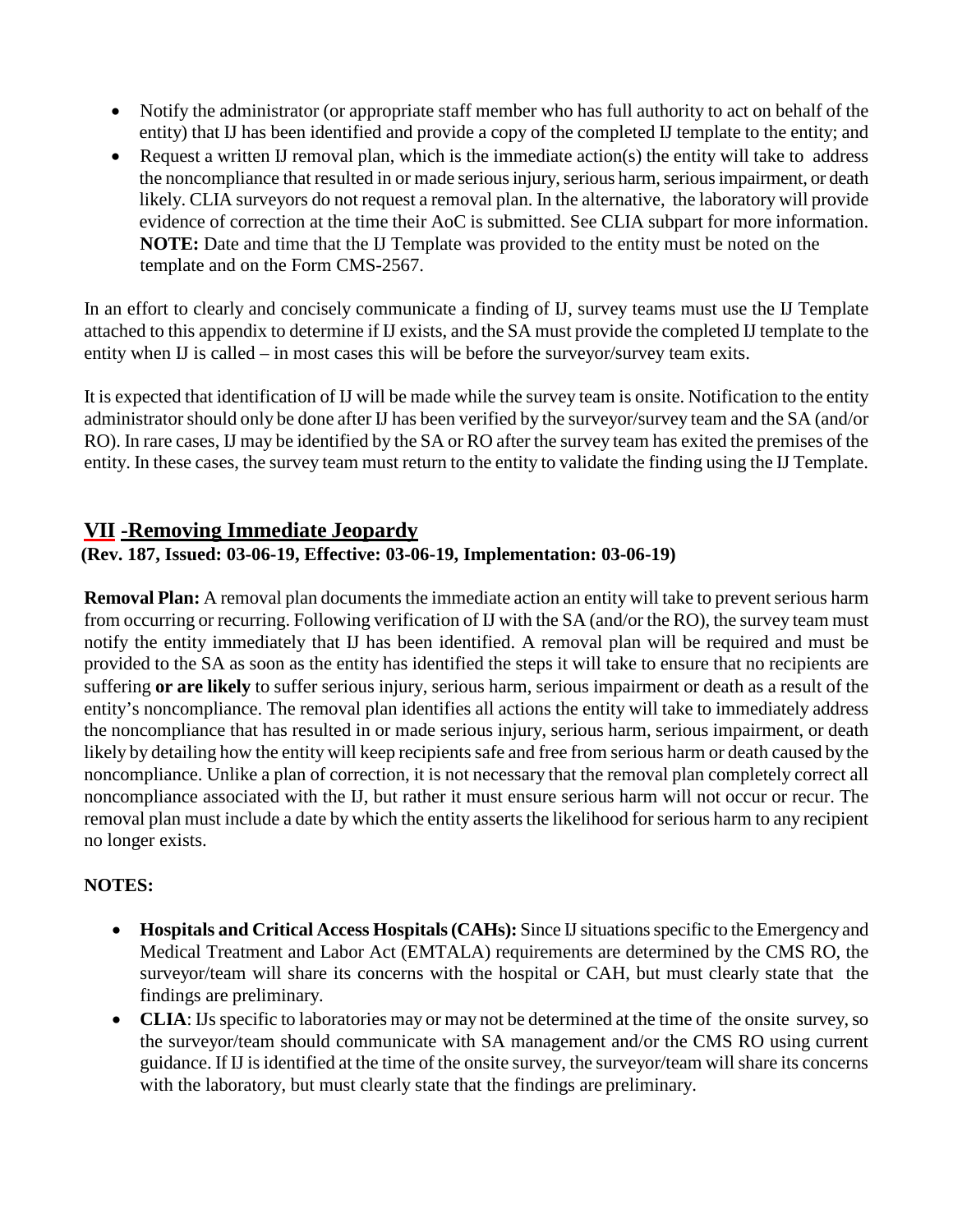There is no requirement that IJ must be removed prior to conducting the exit conference. The SA may use its discretion to delay the team's exit until a removal plan is accepted and the IJ is determined to be removed, if the entity is capable of removing the IJ while the surveyors are onsite. Additionally, there is no Federal requirement that surveyors must remain continuously onsite until the IJ isremoved.

**Approval of the Removal Plan:** The entity's removal plan will be evaluated and approved by the SA or by the survey team in consultation with the SA. A determination must be made as to whether, if implemented appropriately, the removal plan will remove the likelihood that serious harm will occur, or recur. Approving the written removal plan does not mean the IJ is removed. To remove IJ, the entity must **implement** the removal plan, and the survey team must verify through observation, interview, and record review, that all actions the facility took were effective in removing the likelihood that serious injury, serious harm, serious impairment or death would occur or recur.

NOTE: In cases where the entity alleges the IJ was removed prior to the current survey, the survey team must verify the action taken by the entity to remove IJ, and at what point the IJ was removed.

The entity's removal plan must:

- Identify those recipients who have suffered, or are likely to suffer, a serious adverse outcome as a result of the noncompliance; and
- Specify the action the entity will take to alter the process or system failure to prevent a serious adverse outcome from occurring or recurring, and when the action will be complete.

**IJ Removal:** Surveyors shall confirm that IJ has been removed by onsite verification after the entity's removal plan, (or AoC for CLIA) is approved and has been implemented. Removal of IJ means that immediate action has been taken by the entity to prevent a serious adverse outcome from occurring or recurring. This is not synonymous with the Plan of Correction, which documents steps the entity will take to come into substantial compliance.

IJ is considered to be removed when surveyors verify that the approved removal plan is fully implemented, **and** no recipient is currently experiencing serious injury, serious harm, or serious impairment; and/or serious injury, serious harm, serious impairment, or death is not likely. If the plan is not fully implemented, the IJ will continue until the removal plan is fully implemented and the likelihood of serious injury, serious harm, serious impairment, or death no longer exists. **NOTE**: If the harm cannot be remedied (e.g., death or serious harm has already occurred), the removal plan must address how additional serious harm will be prevented.

If the removal plan cannot be implemented prior to the exit conference of the original survey in which IJ was cited, the IJ continues until an onsite revisit verifies the date that IJ was removed. During onsite revisit surveys, surveyors should verify that all elements of the removal plan have been implemented and that the actions taken were completed in a manner that eliminates the likelihood of serious injury, serious harm, serious impairment, or death. Surveyors **must** be onsite to verify removal of IJ. Offsite desk/telephone review for removal of IJ is not permitted. Surveyors should not automatically use the revisit date or the date the entity indicated in its removal plan as the date IJ was removed. IJ is removed on the date that is determined that all elements of the removal plan have been implemented and that actions taken were completed in a manner that eliminates the likelihood of serious injury, serious harm, serious impairment, or death.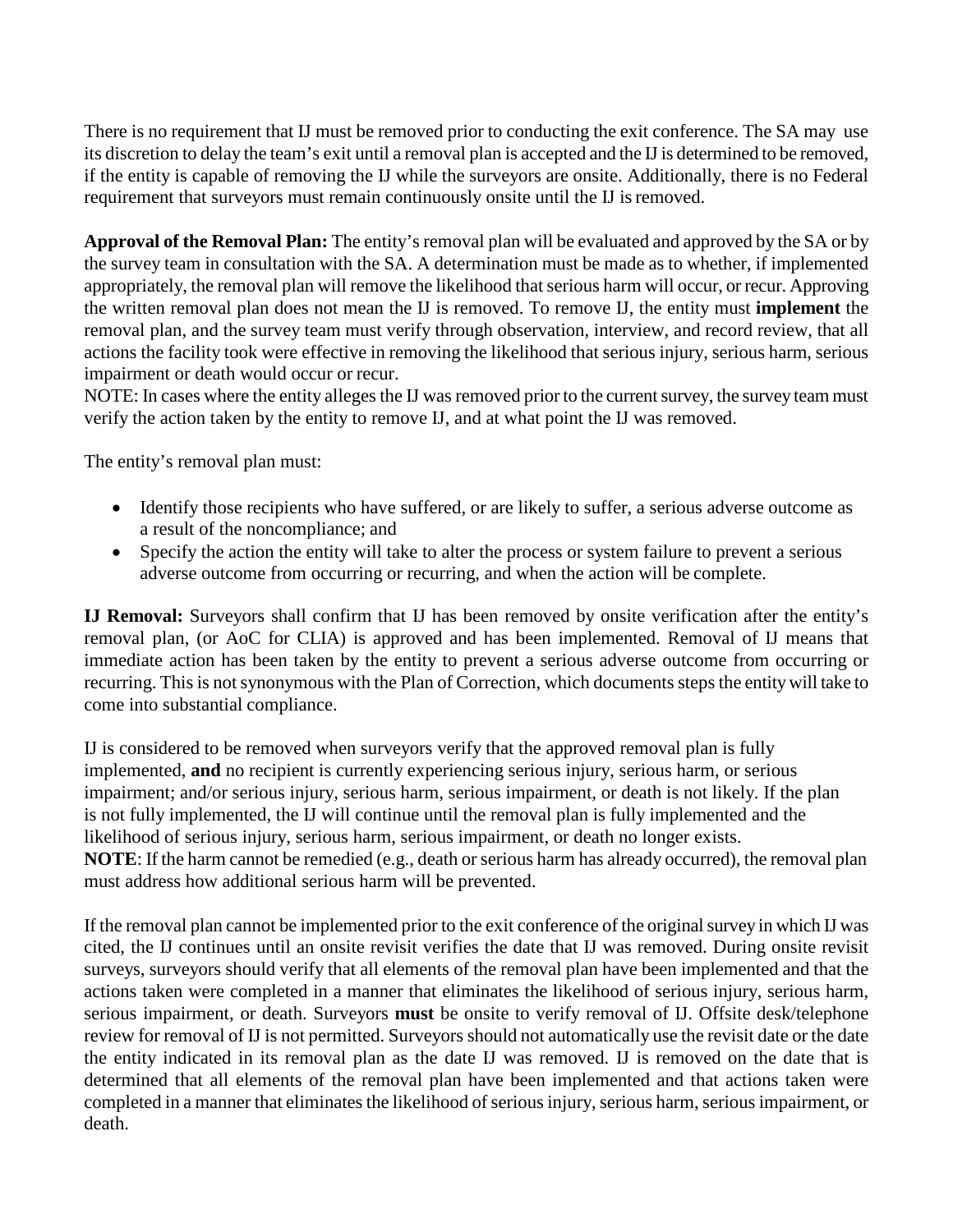In addition to verifying that IJ was removed, when conducting the onsite revisit, surveyors should determine the date that the entity's removal plan was fully implemented resulting in no further likelihood of serious injury, serious harm, serious impairment, or death.

Removing the IJ does not ensure that substantial compliance has been achieved. Once IJ has been removed, the SA will issue a completed Form CMS-2567 and request a plan of correction that achieves substantial compliance.

# <span id="page-13-0"></span>**VIII**- **Documenting Immediate Jeopardy on the Form CMS-2567 (Rev. 187, Issued: 03-06-19, Effective: 03-06-19, Implementation: 03-06-19)**

When IJ has been identified and removed during the current survey or the revisit, the SA must ensure the core components of IJ and the actions taken by the entity to remove the IJ are documented on the Form CMS-2567. The documentation must identify and describe the following information:

- The date the IJ began (the date entity's noncompliance caused a serious adverse outcome, **or** made a serious adverse outcome likely), if known;
- The date the entity was notified;
- The specific requirement that has been violated, including a description of the noncompliance and the serious adverse outcome that occurred, or was likely to occur;
- Identification of recipients that were affected or were identified at risk of serious injury, harm, impairment, or death within the deficient practice statement;
- Date when the IJ was removed, as confirmed by an onsite verification by surveyor(s); and
- A statement of the seriousness of the remaining noncompliance, if any (i.e. Condition/ Standard/Element-level, or scope/severity).

Findings on the IJ Template which are presented by the survey team in the exit conference are always preliminary, whether the IJ is removed or not (SOM Chapter 2, Section 2724). After the survey ends, the SA (and/or RO) will review and discuss the findings of the Form CMS-2567 with the survey team.

During the review and/or enforcement process, the surveying entity (either the SA or RO) may determine that IJ exists based on survey results that have already been collected, but the IJ was not conveyed to the entity. The SA or RO must immediately notify the entity that IJ has been determined. This is done by providing the IJ Template, which clearly and concisely communicates the noncompliance, the actual or likely serious adverse outcome to the recipient, and why the entity must take immediate corrective action to prevent the occurrence or recurrence of a serious adverse outcome or death. As necessary, the SA or RO may conduct additional onsite investigations.

The notice and/or Form CMS-2567 describing the IJ must be delivered within the timeframes specified in SOM, Chapter 3, section 3010. The SA will inform the RO of the presence of IJ for all Medicare and duallyparticipating entities. For Medicaid-only entities, the SA notifies the State Medicaid Agency and informs the RO per the protocol established between the SA and the RO.

If the RO determines that IJ exists and was not identified by the SA, the RO will immediately contact the SA for further discussion and the appropriate next steps to take. If the SA agrees with the RO that IJ exists, the SA will immediately notify the entity of the IJ by providing the IJ Template. In addition, the SA may determine that more information is necessary, and send a surveyor(s) to resume further investigation. In situations when the SA does not concur with the RO's determination of IJ, the RO will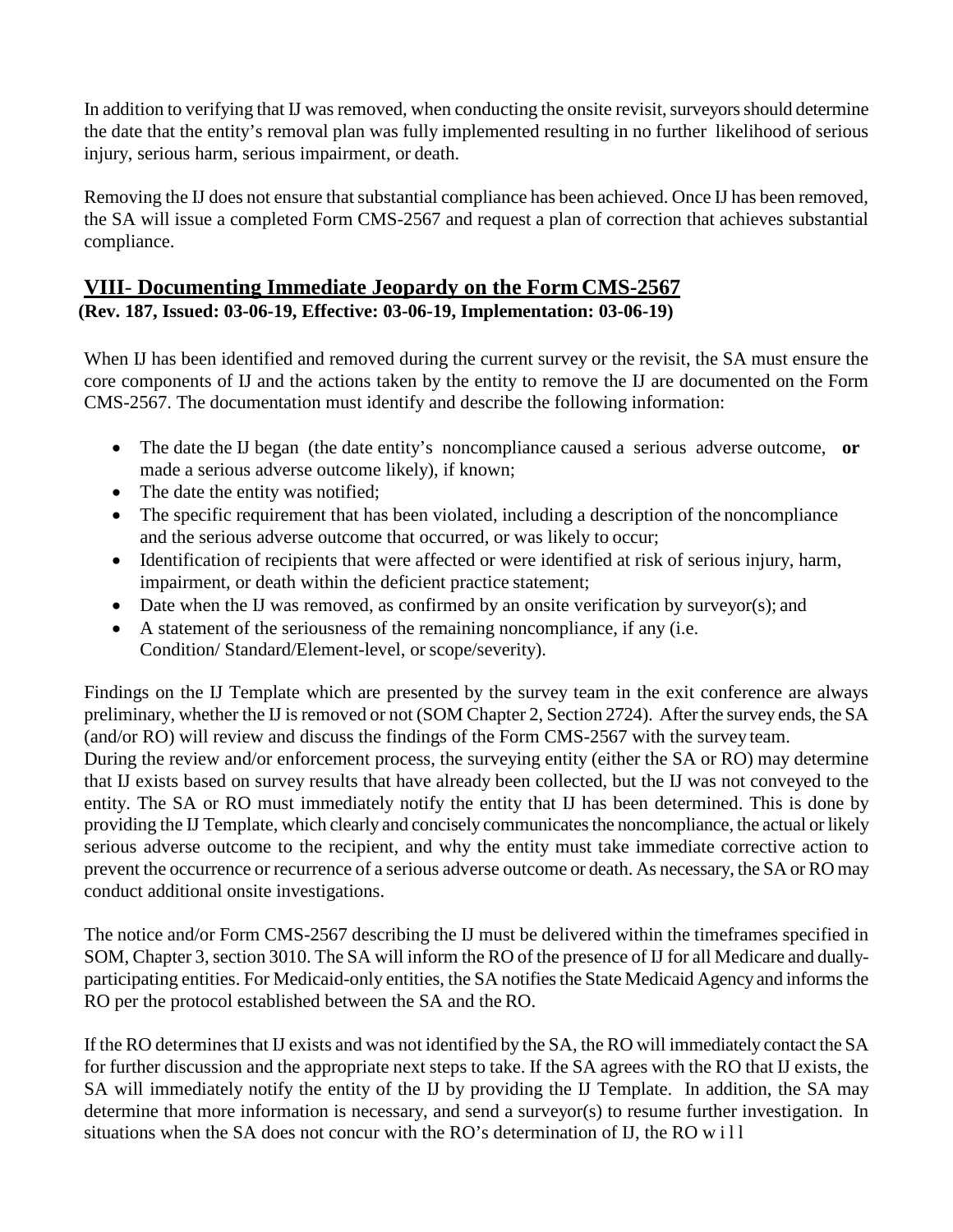notify the entity of the IJ noncompliance. If the RO determines that further investigation is needed, the RO will make the necessary arrangements to send a surveyor team for additional investigation before IJ notice is sent. When this occurs, the RO and SA will collaborate to determine who will conduct the onsite revisit to determine if IJ is removed and/or corrected.

Even when IJ is removed prior to the exit conference, an onsite revisit will be required to determine substantial compliance. (See entity specific guidance for revisit requirements.)

# <span id="page-14-0"></span>**IX**- **References**

# **(Rev. 187, Issued: 03-06-19, Effective: 03-06-19, Implementation: 03-06-19)**

**Note:** Please refer to the Appendix Q subparts for appropriate, provider-specific instruction.

**Attachments:** provider-specific subparts

- LTC Subpart
- CLIA Subpart

#### **State Operations Manual:**

- SOM 2700 Survey Process
- SOM §3005E
- SOM §§3010-3012
- SOM Chapter 6
- SOM §§7307-7309
- SOM Chapter 10
- SOM Survey Appendices
- SOM Exhibit 7A, "The Principles of Documentation for the Form CMS 2567"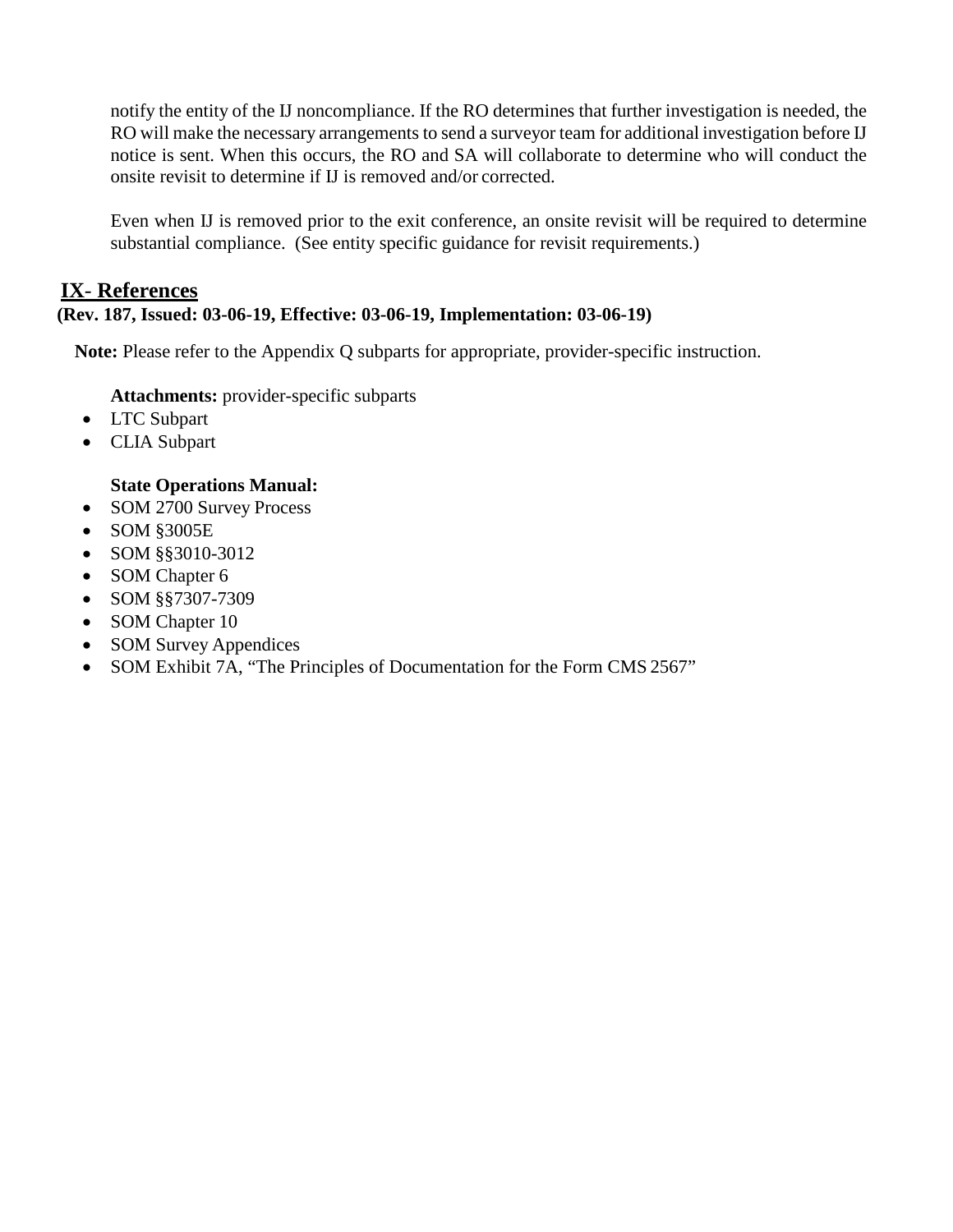# <span id="page-15-0"></span>**X – SUBPART: LONG-TERM CARE (LTC) (Rev. 187, Issued: 03-06-19, Effective: 03-06-19, Implementation: 03-06-19)**

Long-Term Care Subpart to Appendix Q – Core Guidelines for Determining Immediate Jeopardy This document contains guidance specific to identification of Immediate Jeopardy (IJ) in Skilled Nursing Facilities (SNFs) and Nursing Facilities (NFs) (including dually-certified SNF/NFs), and is to be used in conjunction with the Appendix  $Q$  – Core Guidelines for Determining Immediate Jeopardy, which may be referred to as the Core Appendix Q.

The definition or IJ used in the survey process for SNFs and NFs is at 42 CFR 488.301 which states:

"Immediate Jeopardy means a situation in which the provider's noncompliance with one or more requirements of participation has caused or is likely to cause serious injury, harm, impairment, or death to a resident."

As noted in the Core Appendix Q, to determine that IJ exists, surveyors must identify the key components: Noncompliance; Serious Injury, Harm, Impairment, or Death, or likelihood thereof; and Need for Immediate Action.

Surveyors of LTC facilities must ensure that the evidence they gather supports citing the deficient practice at the severity level of Immediate Jeopardy versus a lesser severity level, and must attempt to identify, to the best of their ability, the duration of noncompliance.

Because it represents a critical situation, when IJ is suspected, the survey team, or surveyor in cases of complaint surveys, may have to temporarily stop all other survey tasks and investigations to conduct additional investigations to confirm or rule out the IJ.

# **A – KEY COMPONENTS OF IMMEDIATE JEOPARDY FOR LTC SURVEYORS Noncompliance**

**Resources for Determining Noncompliance:** There are a number of resources available to LTC surveyors to assist in establishing noncompliance. Some F-tags (survey data tags found in the Interpretive Guidelines for Long Term Care Facilities in Appendix PP) provide Key Elements of Noncompliance, which describe the elements necessary to prove noncompliance for that particular tag. In addition, surveyors should refer to the guidance in Appendix PP, the relevant Critical Element and Facility Task Pathways, and current standards of practice to assist in determining noncompliance.

If IJ is not identified but noncompliance continues, surveyors should proceed with their investigation to determine the appropriate severity level with the identified noncompliance, and incorporate it into the survey as they would other identified deficiencies.

**Duration of noncompliance:** While gathering evidence of noncompliance, LTC surveyors should attempt to identify at what point the entity's noncompliance made serious harm occur or likely to occur and if it has been removed or corrected. If removed, LTC surveyors should determine at what point it was removed, and whether the noncompliance continues at a lower scope and severity. This information may be used when determining the duration of enforcement remedies (See State Operations Manual [SOM], Chapter 7, Section 7510). It is not necessary for noncompliance to be present and ongoing at the time of the LTC survey in order for the LTC surveyor to cite IJ. If corrected, the surveyor should attempt to identify when the noncompliance was corrected and would be considered "past noncompliance" as discussed below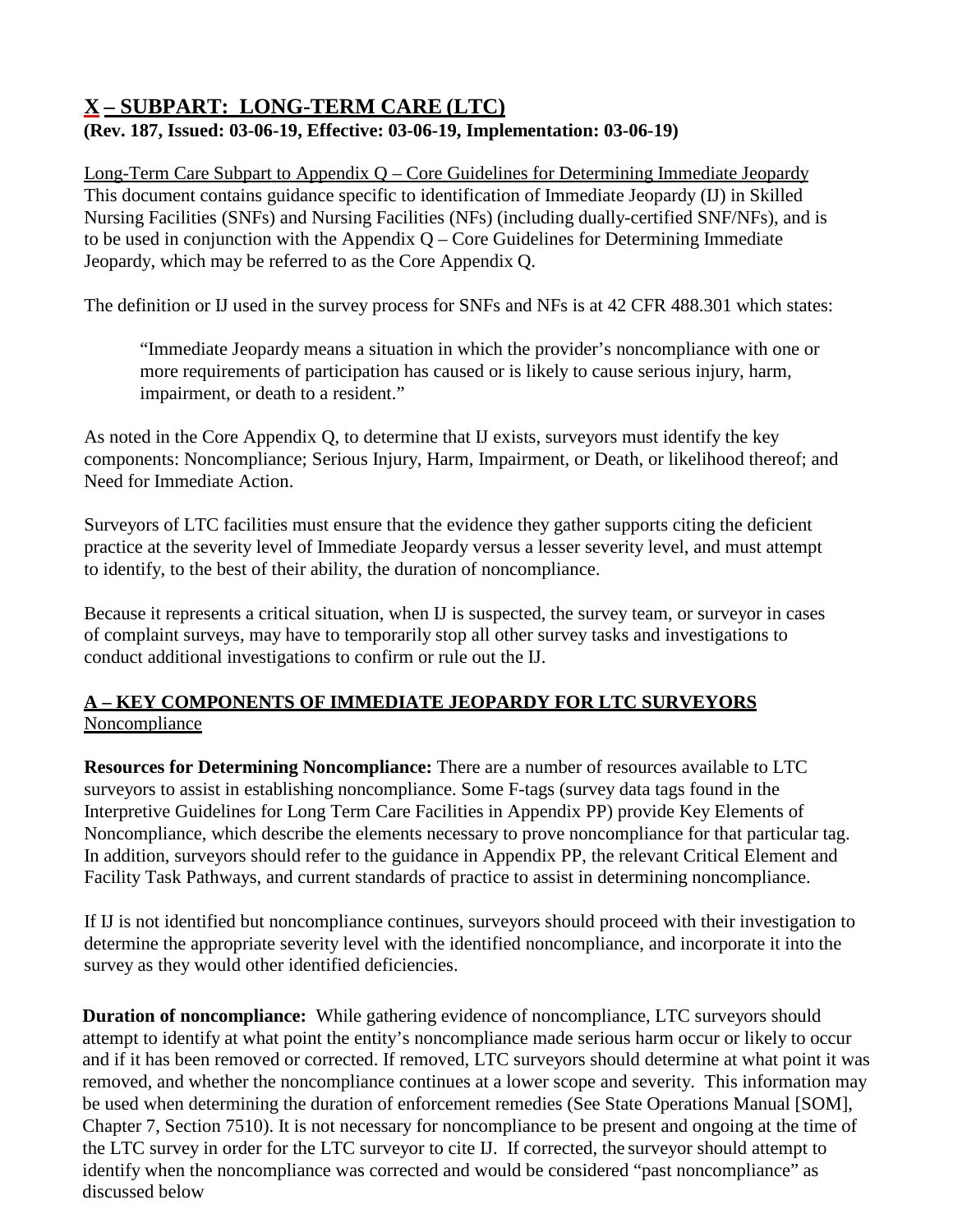## **Corrective Action Taken Before the Current Survey and Past Noncompliance:**

Past Noncompliance means a deficiency citation at a specific survey data tag (F-tag or K-tag), that meets all of the following three criteria:

- *1.* The facility was not in compliance with the specific regulatory requirement(s) (as referenced by the specific -tag) at the time the situation occurred;
- *2.* The noncompliance occurred after the exit date of the last standard (recertification) survey and before the survey (standard, complaint, or revisit) currently being conducted, and
- *3.* There is sufficient evidence that the facility corrected the noncompliance and is in substantial compliance at the time of the current survey for the specific regulatory requirement(s), as referenced by the specific tag.

Past noncompliance (PNC) at the IJ level refers to situations where the facility has taken sufficient corrective actions prior to the survey to both remove the immediate jeopardy and fully correct the noncompliance before the start of the survey.

PNC must be considered when the facility has taken all necessary action to achieve substantial compliance at the time of the current survey.

However, surveyors must investigate and verify through independent observations, interviews and record review, that the actions taken by the facility removed and corrected the IJ situation such that substantial compliance exists. In cases of PNC, no plan of correction or revisit is required because the facility is in substantial compliance at the time of the current survey; however the Regional Office (RO) will have discretion to impose enforcement remedies in accordance with the CMP tool and (relevant sections of) Chapter 7 of the SOM.

**Noncompliance which frequently triggers IJ concerns**: Refer to the triggers identified in section B below for examples of noncompliance which frequently result in, or make likely, serious injury, serious harm, serious impairment, or death.

#### **Serious Injury, Harm, Impairment, or Death**

**Nursing Home Residents' Vulnerabilities:** Nursing homes care for some of the most vulnerable people in our society, often having high acuity and multiple co-morbidities. Because a particular vulnerability may make a resident more susceptible to serious harm, surveyors must consider the particular vulnerabilities of the individual resident at risk when determining whether noncompliance has resulted in, or has created the likelihood of serious injury, serious harm, serious impairment, or death. However, the vulnerability of nursing home residents should not result in an automatic IJ; each situation must be evaluated on its own terms to determine if the components of IJ are present.

**NOTE:** Death always reaches the threshold for the component of serious harm.

#### **Need for Immediate Action**

When noncompliance causes a serious adverse outcome (i.e., serious injury, harm, impairment, or death to a resident), or creates the likelihood that a serious adverse outcome will occur, the facility must take immediate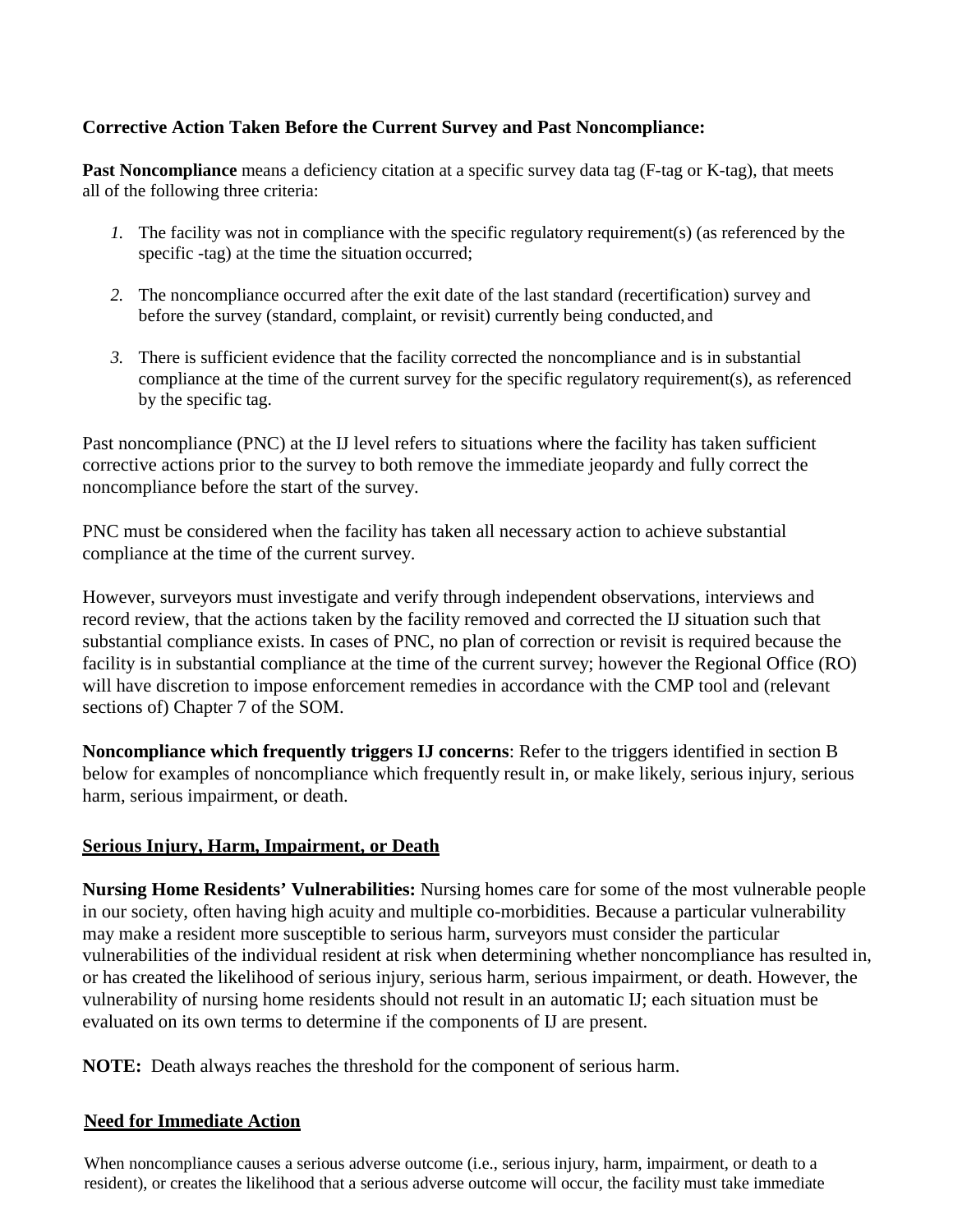corrective action to prevent the serious injury, serious harm, serious impairment or death from occurring or recurring. Even when the recipient has been removed from the situation, e.g., transferred to acute care, discharged, or has died, immediate action must be taken to remove the systemic problems which contributed to, caused, or were a factor in causing the serious adverse outcome, or making such an outcome likely.

It is important to understand that the need for immediate action does not exist only when a surveyor identifies it. The duration of IJ is determined when an entity takes the immediate action necessary to remove the IJ. As Graph #1 below shows, the facility can take the immediate action before, during, or after the survey. Therefore, facility action determines the duration of the IJ.



#### **B – SITUATIONS WHICH TRIGGER THE NEED FOR FURTHER INVESTIGATION IN SNF/NFs.**

This section lists possible resident outcomes and/or staff/facility actions which trigger the need for further investigation by the surveyor in SNFs/NFs. This list is not all-inclusive, but rather reflects examples that occur with some frequency. The triggers describe either outcomes to the resident, or actions taken by the facility or its staff, that should cause the surveyor to consider if further investigation is needed to determine the presence of IJ. The listed triggers do not automatically constitute IJ, however. Similarly, the triggers below are not the only outcomes or actions that can result in IJ. The team must investigate and use professional judgment to determine if the noncompliance has caused or is likely to cause serious harm, injury, impairment or death to a resident. The team must rely on professional judgment and utilize the resources of the State survey agency, and the RO to determine the presence of IJ.

**NOTE: Serious Harm** does NOT have to occur before considering IJ. Consider both likely and actual serious harm when reviewing the triggers in the table.

The table below provides a listing of examples of resident outcomes or facility staff action that would trigger further investigation into IJ. Please note, for purposes of identifying an IJ trigger, surveyors do not have to identify that both a resident outcome and a staff/facility action has occurred.

**NOTE: This listing is neither an exhaustive list of possible IJs, nor does it contain all circumstances which require further investigation by surveyors.**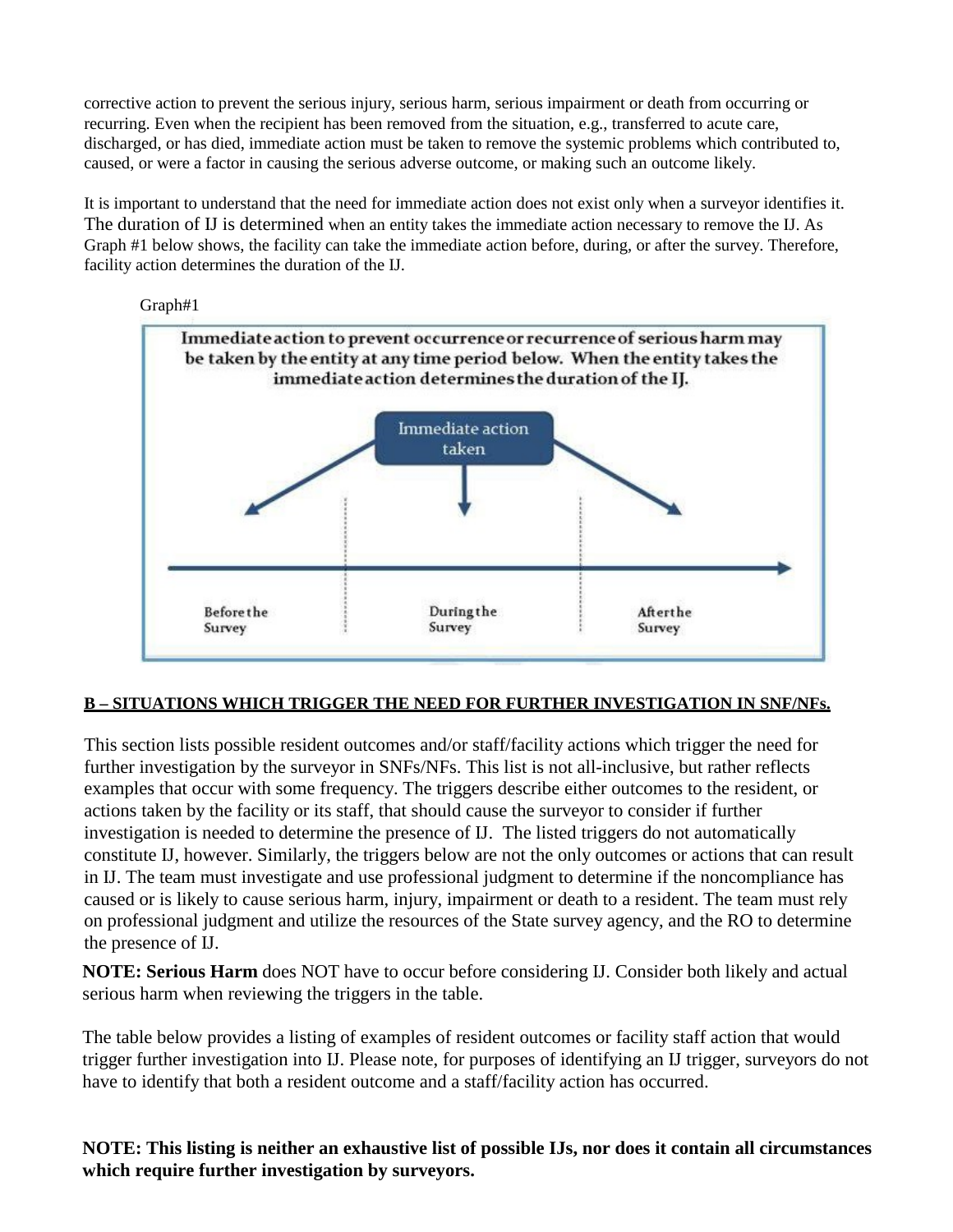| <b>Abuse</b>                                                                                          |  |  |  |  |  |
|-------------------------------------------------------------------------------------------------------|--|--|--|--|--|
| <b>Resident Outcome/Experience</b>                                                                    |  |  |  |  |  |
| Non-consensual sexual contact e.g., unwanted intimate touching, sexual assault or battery             |  |  |  |  |  |
| Unexplained head and/or bodily trauma, facial injuries, or fractures                                  |  |  |  |  |  |
| Bruises around the breast or genital area; or unexplained bruising                                    |  |  |  |  |  |
| Fear of a person or place, of being left alone, of being in the dark, disturbed sleep, or nightmares  |  |  |  |  |  |
| Extreme changes in behavior, including aggressive or disruptive behavior                              |  |  |  |  |  |
| Withdrawal, isolating self, feelings of guilt and shame, depression, crying, talk of suicide or       |  |  |  |  |  |
| attempts, running away                                                                                |  |  |  |  |  |
| <b>Staff/Facility</b>                                                                                 |  |  |  |  |  |
| Staff threatening, intimidating, humiliating, or demeaning a resident(s)                              |  |  |  |  |  |
| Staff to resident physical abuse                                                                      |  |  |  |  |  |
| Taking, sharing or posting of sexually explicit photographs of residents                              |  |  |  |  |  |
| Rape, sodomy, or sexual assault of a resident                                                         |  |  |  |  |  |
| Failure to investigate allegations of abuse or neglect; or to implement policies to prevent abuse     |  |  |  |  |  |
| Confinement in room or other area by blockade, device, or threat                                      |  |  |  |  |  |
| <b>Quality of Care/Quality of Life</b>                                                                |  |  |  |  |  |
| <b>Resident Outcome/Experience</b>                                                                    |  |  |  |  |  |
| Unexpected Death due to facility noncompliance                                                        |  |  |  |  |  |
| Withdrawal, isolating self, feelings of guilt and shame, depression, crying, talk of suicide or       |  |  |  |  |  |
| attempts, running away                                                                                |  |  |  |  |  |
| Brain Damage that is avoidable and not solely due to normal progression of a disease or aging         |  |  |  |  |  |
| process                                                                                               |  |  |  |  |  |
| Significant decline in physical, mental, or psychosocial functioning, that is avoidable and not       |  |  |  |  |  |
| solely due to the normal progression of a disease or aging process.                                   |  |  |  |  |  |
| Examples may include, but are not limited to:                                                         |  |  |  |  |  |
| Observations of residents:                                                                            |  |  |  |  |  |
| Crying out for help or in pain;<br>$\circ$                                                            |  |  |  |  |  |
| Appearing gaunt, or emaciated without a clinical rationale;<br>$\circ$                                |  |  |  |  |  |
| Appearing somnolent or lethargic without a clinical rationale.<br>$\Omega$                            |  |  |  |  |  |
| Serious injury resulting from inadequate supervision, or failure to implement care plan, or follow    |  |  |  |  |  |
| physician orders                                                                                      |  |  |  |  |  |
| Loss of limb                                                                                          |  |  |  |  |  |
| Disfigurement                                                                                         |  |  |  |  |  |
| Avoidable Excruciating Pain                                                                           |  |  |  |  |  |
| Sudden and/or unexpected onset of an acute significant decline given the resident's current           |  |  |  |  |  |
| clinical status<br>$\mathbf{r}$<br>$\mathbf{A}$ $\mathbf{A}$<br>$\blacksquare$<br>$1 - 1$<br>$C = 11$ |  |  |  |  |  |

Sudden onset of unexpected somnolence or lethargy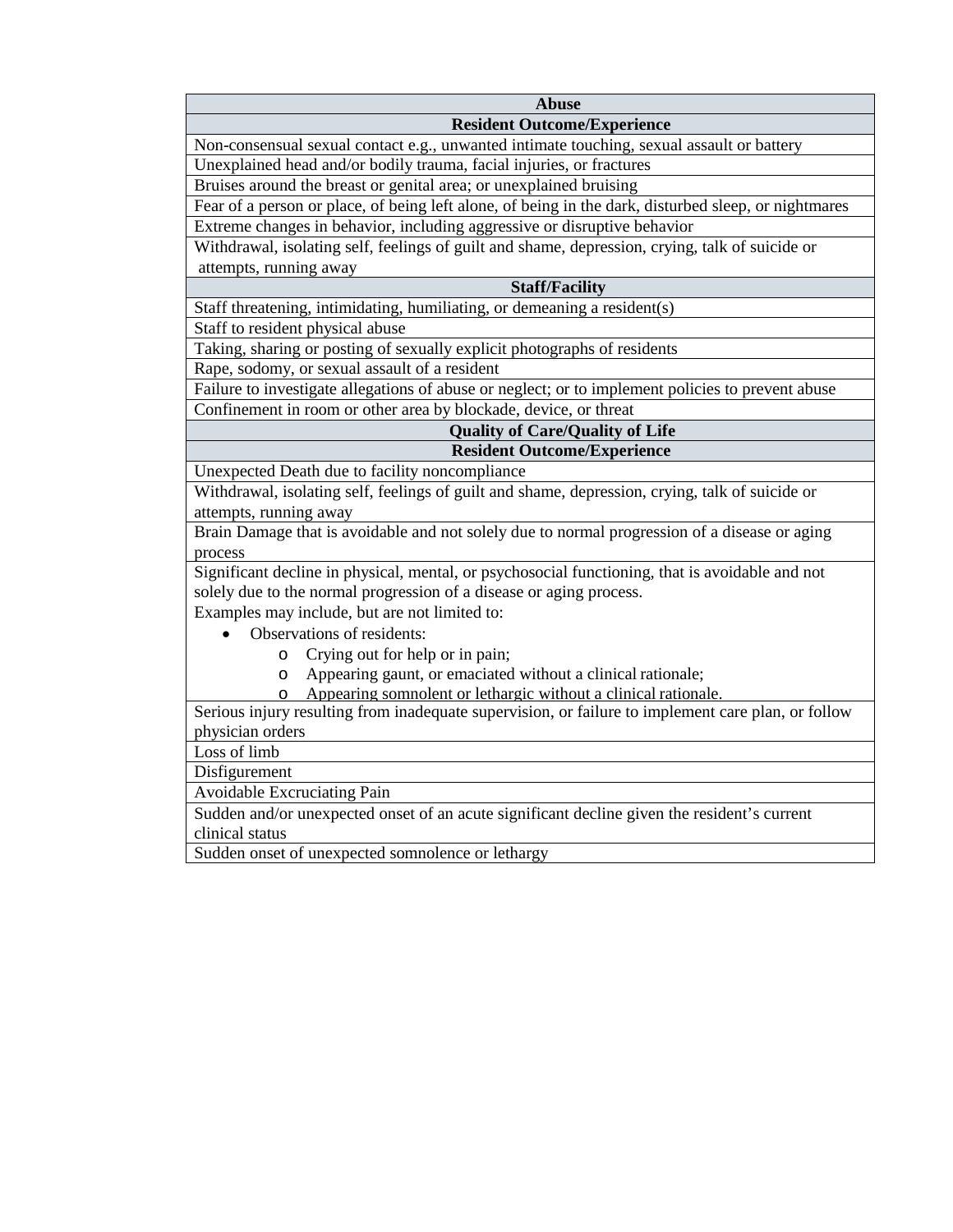Avoidable stage III/IV pressure ulcer development

Off-premises Elopement

Resident(s) found in unsafe location on-premises

Choking

Repeated Falls with one or more serious injuries

Sudden, unexpected onset of delirium, or other change in mental status

Acute respiratory distress

#### **Staff/Facility Action**

Inappropriate use of mechanical lifts

Life threatening medication error or life-saving medications not provided

Failure to honor one or more residents' advance directives

Failure to identify a significant change in condition in one or more residents

Pattern of unanswered call-bells, or unanswered call bell resulting in serious harm to one or more residents

Staffing numbers insufficient to provide basic care and services, or meet residents' basic needs

Discharge to destination that is unsafe, or does not meet the resident's immediate health and/or safety needs

Staff untrained or without sufficient competencies to meet the health and/or safety needs of one or more residents

#### **Infection Control Resident Outcome/Experience**

Uncontrolled spread of a communicable disease or infection. Examples may include, but are not limited to no evidence of:

- Surveillance activities; or
- Immunization program for communicable diseases such as Influenza or Pneumonia;

Needle-stick Exposure to infectious disease

#### **Staff/Facility Action**

Using the same needles, syringes and/or finger-stick devices for more than one resident

#### **Environmental/Structural Resident Outcome/Experience**

Chemical Burn

3<sup>rd</sup> Degree Burn

Unintended exposure to unsafe chemicals, poisons, or radiological agents

Exposure to excessive heat or cold

Bed or Side-rail Entrapment

Electrical Shock

#### **Staff/Facility Action**

Vendors and/or Employees not being Paid

Lack of, or inadequate emergency preparation. Examples may include, but are not limited to:

- Lack of potable water supply; or sufficient food
- Allowing temperatures to significantly raise or drop outside of 71 to 81 degrees.

# <span id="page-19-0"></span>**XI – SUBPART: CLINICAL LABORATORY**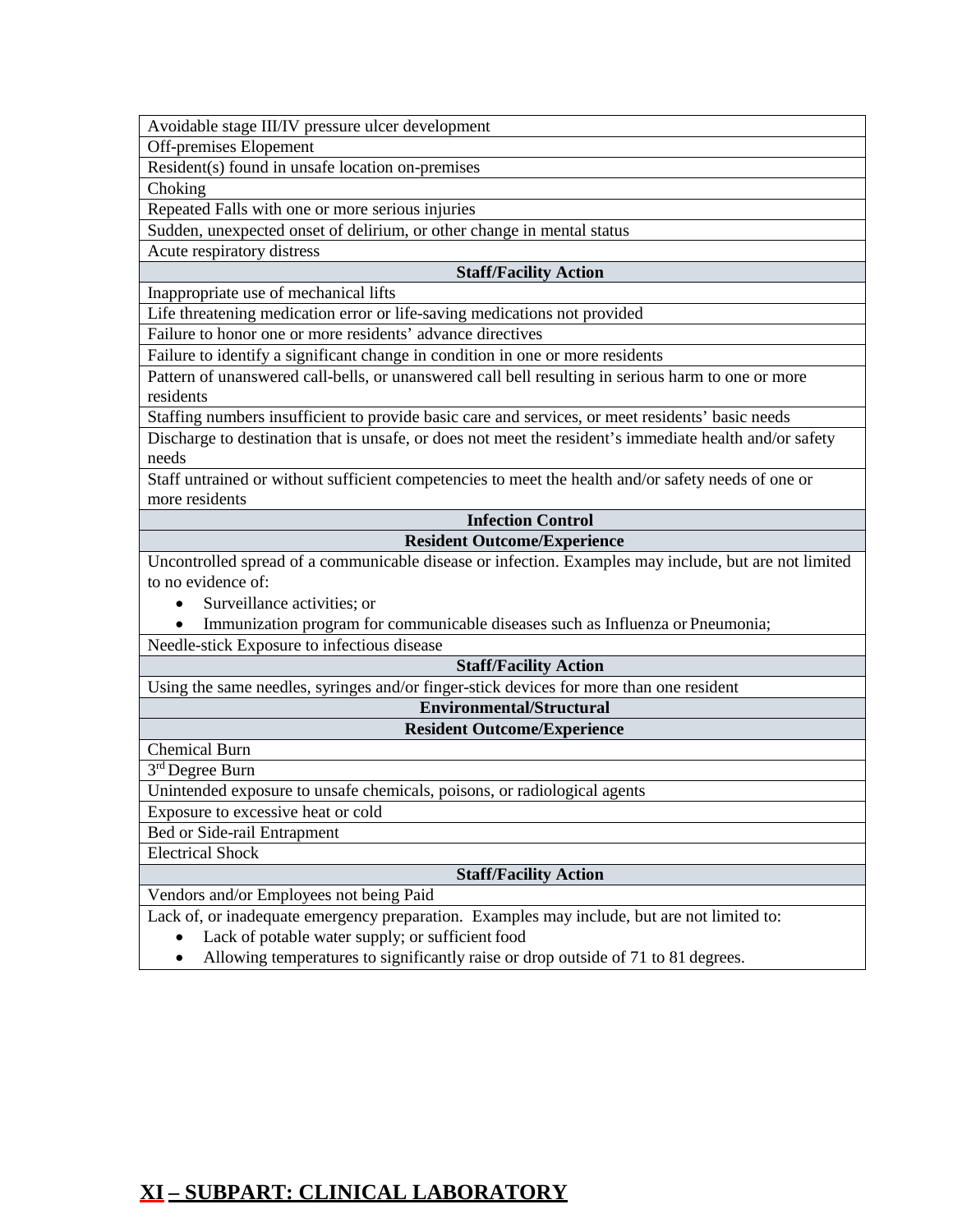# **IMPROVEMENT AMENDMENTS OF 1988 (CLIA)\* (Rev. 187, Issued: 03-06-19, Effective: 03-06-19, Implementation: 03-06-19)**

## Determining Immediate Jeopardy (IJ)

The CLIA definition of IJ appears in the general section of Appendix Q.

In general, IJ is a situation in which immediate corrective action is necessary because the laboratory's noncompliance with one or more Condition-level requirements has already caused, is causing or is likely to cause, at any time, serious injury or harm, or death to individuals served by the laboratory or to the health or safety of the general public. The determination of IJ requires the laboratory take immediate action to remove jeopardy, and provide information or evidence that jeopardy has been removed. IJ is synonymous with imminent and serious risk to human health and significant hazard to the public health.

The three (3) components of immediate jeopardy are:

- Noncompliance: The laboratory is non-compliant with one or more Condition-level requirements.
- Serious Injury, Harm, or Death (Actual OR Likely): Has already caused, is causing, or is likely to cause, at any time, serious injury or harm, or death, to individuals served by the laboratory or to the health or safety of the general public.
- Need for Immediate Action: Immediate corrective action is necessary to remove the jeopardy. The surveyor should first consider a laboratory out of compliance at the Condition-level for one or more deficiencies, that is, in the surveyor's judgment the deficiency(ies) constitute(s) a significant or a serious problem that adversely affect(s) or has the likelihood for adversely affecting patient test results/patient care.

The number of deficiencies does not necessarily relate to whether or not a Condition is found out of compliance, but rather the impact or potential impact the deficiency(ies) has (have) on the quality of laboratory services and the results reported.

Next, determine if the Condition-level noncompliance reaches the level of immediate jeopardy. The surveyors should ask themselves:

- Do the deficient practices result in inaccurate or the high probability of inaccurate, unreliable, or untimely test results?
- Is the situation one in which immediate corrective action is necessary because the laboratory's noncompliance has already caused or is likely to cause serious injury, harm, or death to individuals served by the laboratory?
- Does the laboratory's continued activity(ies) constitute a significant hazard to individuals served by the laboratory or to the public health or safety of the general public?
- Do the deficiencies warrant immediate limitation or suspension of the laboratory's CLIA certificate?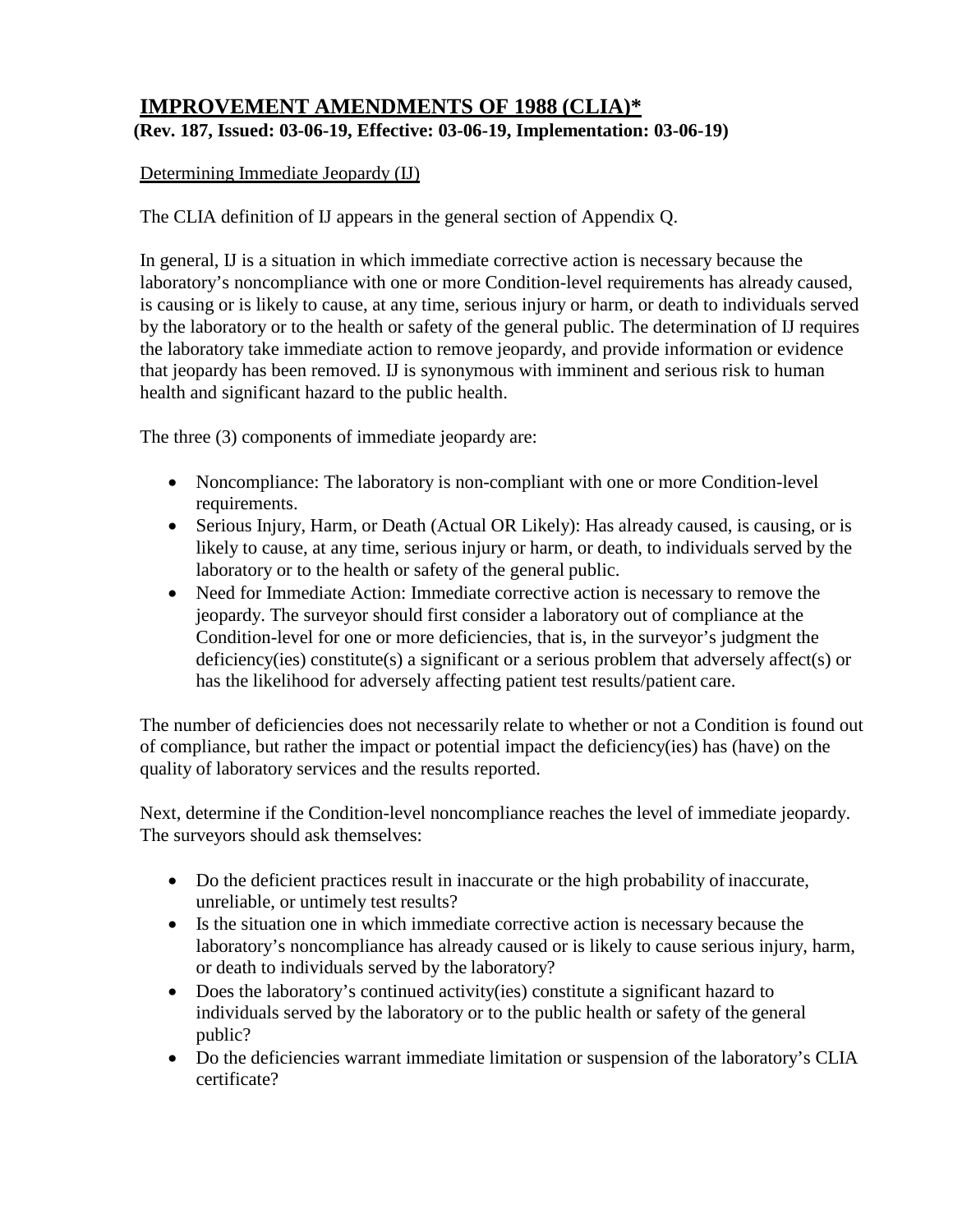• Is there information or data not available at the time of the survey, or within a reasonable time frame, that must be provided by the laboratory in order to determine if the deficient practice has already caused, is causing, or is likely to cause, at any time, serious injury or harm, or death?

In summary, the steps for regulatory considerations include:

- *1.* Are CLIA regulatory deficiencies identified?
- *2.* Does the deficiency(ies) constitute(s) Condition-level non-compliance?
	- Do the deficiencies prevent certification?
- *3.* Does the Condition-level non-compliance pose an immediate jeopardy to patient health and safety?
	- Is there an option for other enforcement remedies?

# **Removal of IJ**

Removal of IJ in CLIA laboratories requires the removal of past, present, and future jeopardy. Ceased testing by the laboratory removes the present and future IJ, but does not address past IJ. The laboratory must address how patients were affected, or likely affected, by the deficient practice which triggered IJ prior to its removal (i.e., past jeopardy).

Refer to SOM §6116.8, Figure 4-1.

Refer to SOM §6282, Noncompliance With One or More Conditions - Immediate Jeopardy Exists.

\*The following sections of the Core Document **do not apply** to CLIA:

- Section V, Section B,  $\P$  3-6, Determining if Serious Injury, Serious Harm...
- Section V, Psychosocial/Mental Harm and using the Reasonable Person Concept
- Section VI
- Section VII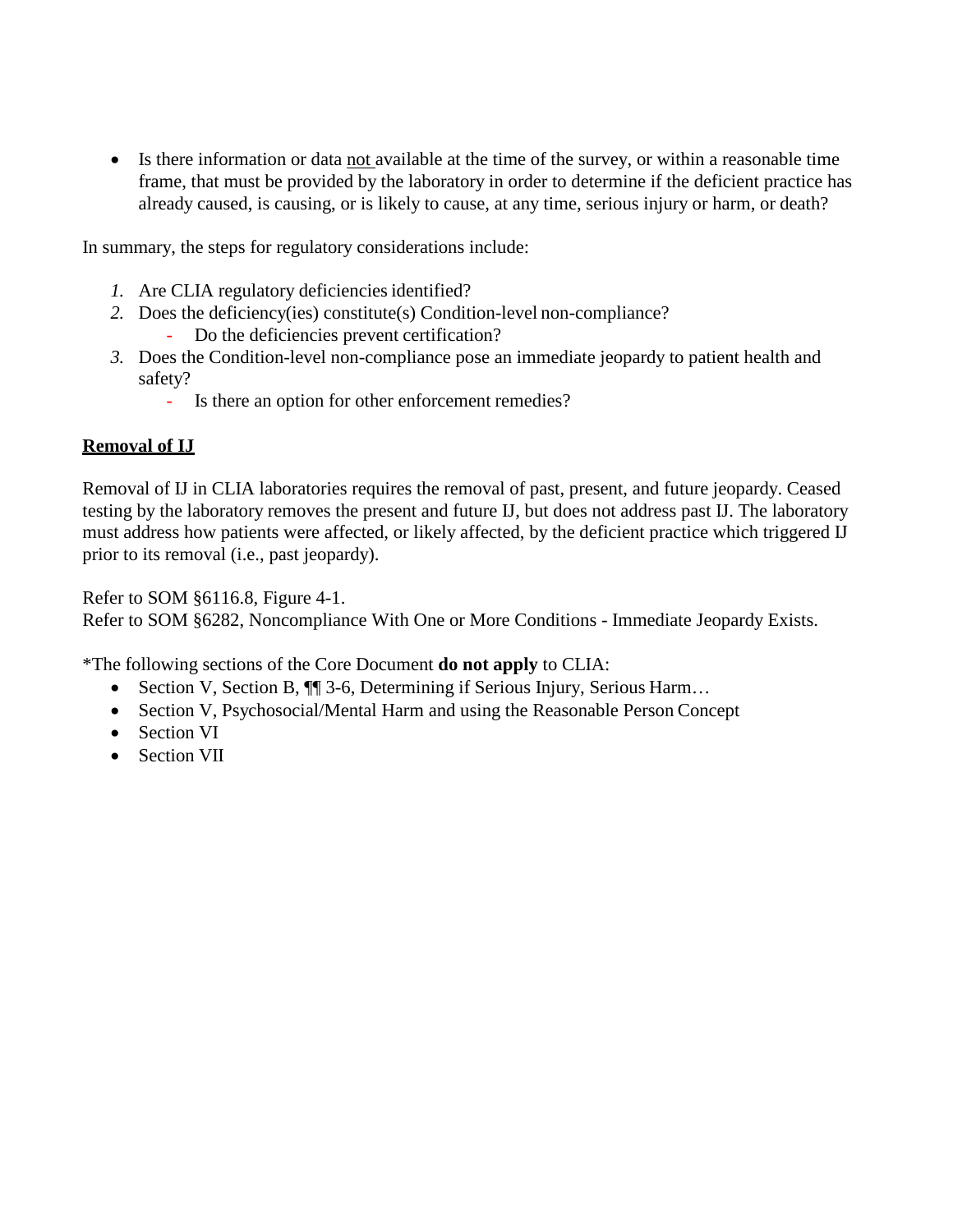# <span id="page-22-0"></span>**XII – IMMEDIATE JEOPARDY TEMPLATE (Rev. 187, Issued: 03-06-19, Effective: 03-06-19, Implementation: 03-06-19)**

Immediate Jeopardy Template

Survey teams must use the Immediate Jeopardy (IJ) Template to document evidence of each component of IJ; and if IJ is confirmed, the IJ Template will be used to convey information to the entity. Any information presented on this template is subject to change and does not reflect an official finding against a Medicare provider or supplier. Form CMS-2567 is the only form that contains official survey findings.

Instructions: The survey team must use evidence gathered from observations, interviews, and record reviews to carefully consider each component of IJ outlined in the left-hand column of thistemplate. In order for IJ to exist, the survey team must answer "Yes" to all three components and provide a preliminary fact analysis in the right hand column to support their determination. If IJ is confirmed by the survey team and SA Supervisor, provide this IJ Template to the entity and note the date and time that it was provided at the top of page 2. Use one IJ template for each tag being considered at IJ level.

For the purpose of completing this template, the following definitions apply:

Likely/Likelihood means the nature and/or extent of the identified noncompliance creates a reasonable expectation that an adverse outcome resulting in serious injury, harm, impairment, or death will occur if not corrected.

Noncompliance means failure to meet one or more federal health, safety, and/or quality regulations.

Recipient at Risk is a recipient who, as a result of noncompliance, and in consideration of the recipient's physical, mental, psychosocial or health needs, and/or vulnerabilities, is likely to experience a serious adverse outcome.

Serious injury, serious harm, serious impairment or death are adverse outcomes which result in, or are likely to result in:

- $\Box$  death; or
- $\Box$  a significant decline in physical, mental, or psychosocial functioning, (that is not solely due to the normal progression of a disease or aging process); or
- $\Box$  loss of limb, or disfigurement; or
- $\Box$  avoidable pain that is excruciating, and more than transient; or
- $\Box$  other serious harm that creates life-threatening complications/conditions.

\*NOTE: IJ does not require serious injury, harm, impairment or death to occur. It is sufficient that non-compliance makes serious injury, harm, impairment or death likely to occur to one or more recipients.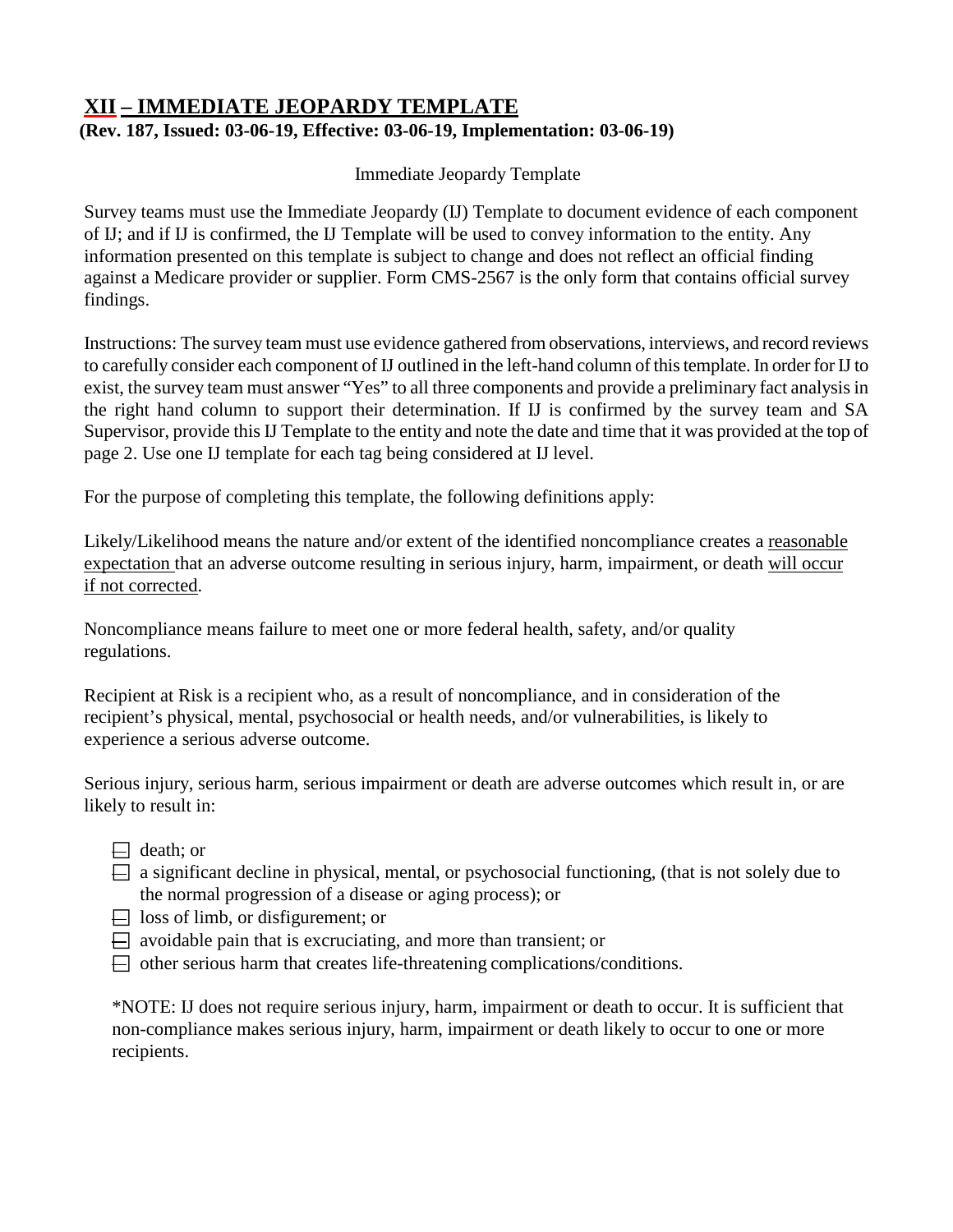# Date/Time IJ Template provided to entity: \_\_\_\_\_\_\_\_\_\_\_\_\_\_\_\_\_\_\_\_\_\_\_\_\_\_\_\_\_\_\_\_\_\_\_\_\_\_\_\_\_\_\_\_\_\_\_\_\_

| <b>IJ Component</b>                                                                                                                                                                                                                                                                                                                                                                                                                                                                                                             | Yes/No | <b>Preliminary fact analysis which demonstrates</b><br>when key component exists. |
|---------------------------------------------------------------------------------------------------------------------------------------------------------------------------------------------------------------------------------------------------------------------------------------------------------------------------------------------------------------------------------------------------------------------------------------------------------------------------------------------------------------------------------|--------|-----------------------------------------------------------------------------------|
| Noncompliance: Has the entity failed to meet<br>one or more federal health, safety, and/or<br>quality regulations?<br>If yes, in the blank space, identify the tag and<br>briefly summarize the issues that lead to the<br>determination that the entity is in noncompliance<br>with the identified requirement. This includes the<br>$action(s)$ , $error(s)$ , or lack of action, and the<br>extent of the noncompliance (for example,<br>number of cases). Use one IJ template for each<br>tag being considered at IJ level. | Yes/No |                                                                                   |
|                                                                                                                                                                                                                                                                                                                                                                                                                                                                                                                                 |        | A                                                                                 |
| Serious injury, serious harm,<br>serious impairment or death:<br>Is there evidence that a serious adverse outcome<br>occurred, or a serious adverse outcome is likely<br>as a result of the identified noncompliance?<br>If Yes, in the blank space, briefly summarize the<br>serious adverse outcome, or likely serious<br>adverse outcome to the recipient.                                                                                                                                                                   | Yes/No |                                                                                   |
| <b>Need for Immediate Action:</b>                                                                                                                                                                                                                                                                                                                                                                                                                                                                                               | Yes/No | A                                                                                 |
| Does the entity need to take immediate action to<br>correct noncompliance that has caused or is<br>likely to cause serious injury, serious harm,<br>serious impairment, or death?<br>If yes, in the blank space, briefly explain why.                                                                                                                                                                                                                                                                                           |        |                                                                                   |

**Disclaimer: The findings on this IJ Template are preliminary and do not represent an official finding against a Medicare provider or supplier. Form CMS-2567 is the only form that contains official survey finding.**